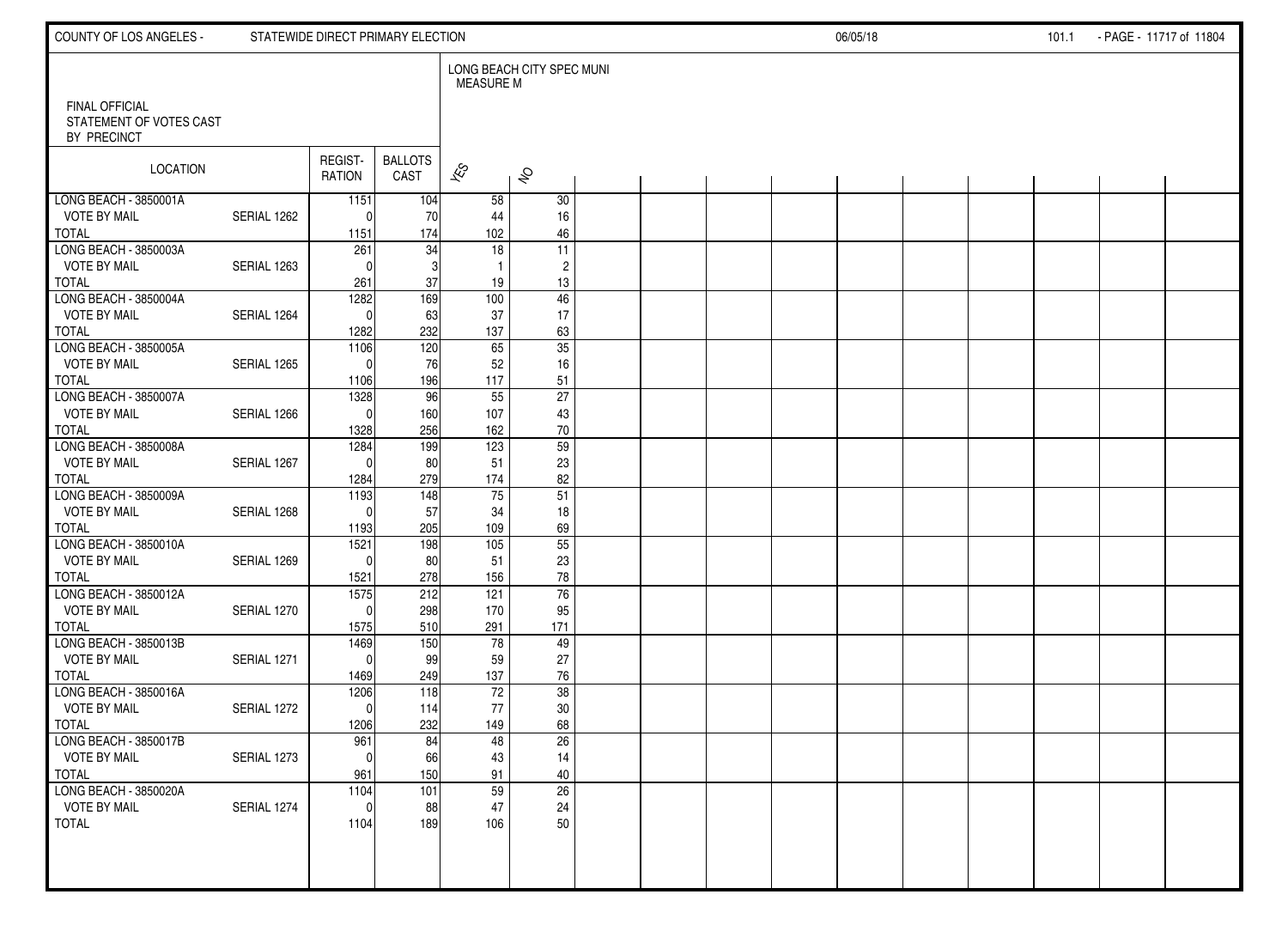| COUNTY OF LOS ANGELES -                          |             | STATEWIDE DIRECT PRIMARY ELECTION |                        |                          |                           |  |  | 06/05/18 |  | 101.2 - PAGE - 11718 of 11804 |  |
|--------------------------------------------------|-------------|-----------------------------------|------------------------|--------------------------|---------------------------|--|--|----------|--|-------------------------------|--|
| <b>FINAL OFFICIAL</b><br>STATEMENT OF VOTES CAST |             |                                   |                        | <b>MEASURE M</b>         | LONG BEACH CITY SPEC MUNI |  |  |          |  |                               |  |
| BY PRECINCT                                      |             |                                   |                        |                          |                           |  |  |          |  |                               |  |
| LOCATION                                         |             | REGIST-<br><b>RATION</b>          | <b>BALLOTS</b><br>CAST | $\overline{\mathscr{K}}$ | $\hat{\mathcal{S}}$       |  |  |          |  |                               |  |
| LONG BEACH - 3850020B                            |             | 895                               | 99                     | 49                       | 40                        |  |  |          |  |                               |  |
| <b>VOTE BY MAIL</b><br><b>TOTAL</b>              | SERIAL 1275 | $\mathbf{0}$                      | 69                     | 40                       | 23                        |  |  |          |  |                               |  |
| LONG BEACH - 3850021A                            |             | 895<br>1124                       | 168<br>85              | 89<br>47                 | 63<br>$\overline{28}$     |  |  |          |  |                               |  |
| <b>VOTE BY MAIL</b>                              | SERIAL 1276 | $\Omega$                          | 49                     | 32                       | 13                        |  |  |          |  |                               |  |
| <b>TOTAL</b>                                     |             | 1124                              | 134                    | 79                       | 41                        |  |  |          |  |                               |  |
| LONG BEACH - 3850024A                            |             | 1163                              | 137                    | $\overline{70}$          | $\overline{52}$           |  |  |          |  |                               |  |
| <b>VOTE BY MAIL</b>                              | SERIAL 1277 | $\Omega$                          | 94                     | 49                       | 33                        |  |  |          |  |                               |  |
| <b>TOTAL</b><br>LONG BEACH - 3850025A            |             | 1163<br>$\frac{1126}{ }$          | 231<br>101             | 119<br>59                | 85<br>33                  |  |  |          |  |                               |  |
| <b>VOTE BY MAIL</b>                              | SERIAL 1278 | $\Omega$                          | 79                     | 45                       | 25                        |  |  |          |  |                               |  |
| <b>TOTAL</b>                                     |             | 1126                              | 180                    | 104                      | 58                        |  |  |          |  |                               |  |
| LONG BEACH - 3850026A                            |             | 1489                              | 156                    | 78                       | 60                        |  |  |          |  |                               |  |
| <b>VOTE BY MAIL</b>                              | SERIAL 1279 | $\Omega$                          | 96                     | 56                       | 34                        |  |  |          |  |                               |  |
| <b>TOTAL</b>                                     |             | 1489                              | 252                    | 134                      | 94                        |  |  |          |  |                               |  |
| LONG BEACH - 3850027D                            |             | 1476                              | 170                    | 83                       | 61                        |  |  |          |  |                               |  |
| <b>VOTE BY MAIL</b><br><b>TOTAL</b>              | SERIAL 1280 | $\Omega$<br>1476                  | 117<br>287             | 56<br>139                | 52<br>113                 |  |  |          |  |                               |  |
| LONG BEACH - 3850029A                            |             | 834                               | 69                     | 41                       | $\overline{25}$           |  |  |          |  |                               |  |
| <b>VOTE BY MAIL</b>                              | SERIAL 1281 | $\Omega$                          | 56                     | 34                       | 15                        |  |  |          |  |                               |  |
| <b>TOTAL</b>                                     |             | 834                               | 125                    | ${\bf 75}$               | 40                        |  |  |          |  |                               |  |
| LONG BEACH - 3850030A                            |             | 1134                              | 175                    | 99                       | 57                        |  |  |          |  |                               |  |
| <b>VOTE BY MAIL</b>                              | SERIAL 1282 | $\Omega$                          | 112                    | 70                       | 31                        |  |  |          |  |                               |  |
| <b>TOTAL</b><br>LONG BEACH - 3850031B            |             | 1134<br>1535                      | 287<br>120             | 169<br>87                | 88<br>22                  |  |  |          |  |                               |  |
| <b>VOTE BY MAIL</b>                              | SERIAL 1283 | $\Omega$                          | 72                     | 36                       | 23                        |  |  |          |  |                               |  |
| <b>TOTAL</b>                                     |             | 1535                              | 192                    | 123                      | 45                        |  |  |          |  |                               |  |
| LONG BEACH - 3850032B                            |             | 1069                              | 106                    | 58                       | $\overline{32}$           |  |  |          |  |                               |  |
| <b>VOTE BY MAIL</b>                              | SERIAL 1284 | $\mathbf{0}$                      | 80                     | 59                       | 13                        |  |  |          |  |                               |  |
| <b>TOTAL</b>                                     |             | 1069                              | 186                    | 117                      | 45                        |  |  |          |  |                               |  |
| LONG BEACH - 3850034A<br><b>VOTE BY MAIL</b>     | SERIAL 1285 | 1024<br>$\mathbf{0}$              | 75<br>45               | 43<br>38                 | 17<br>6                   |  |  |          |  |                               |  |
| <b>TOTAL</b>                                     |             | 1024                              | 120                    | 81                       | 23                        |  |  |          |  |                               |  |
| LONG BEACH - 3850035A                            |             | 848                               | 114                    | 50                       | 60                        |  |  |          |  |                               |  |
| <b>VOTE BY MAIL</b>                              | SERIAL 1286 | 0                                 | 92                     | 44                       | $35\,$                    |  |  |          |  |                               |  |
| <b>TOTAL</b>                                     |             | 848                               | 206                    | 94                       | 95                        |  |  |          |  |                               |  |
| LONG BEACH - 3850036A                            |             | 972                               | 175                    | 87                       | 64                        |  |  |          |  |                               |  |
| <b>VOTE BY MAIL</b><br><b>TOTAL</b>              | SERIAL 1287 | 0<br>972                          | 163<br>338             | 86<br>173                | 55<br>119                 |  |  |          |  |                               |  |
|                                                  |             |                                   |                        |                          |                           |  |  |          |  |                               |  |
|                                                  |             |                                   |                        |                          |                           |  |  |          |  |                               |  |
|                                                  |             |                                   |                        |                          |                           |  |  |          |  |                               |  |
|                                                  |             |                                   |                        |                          |                           |  |  |          |  |                               |  |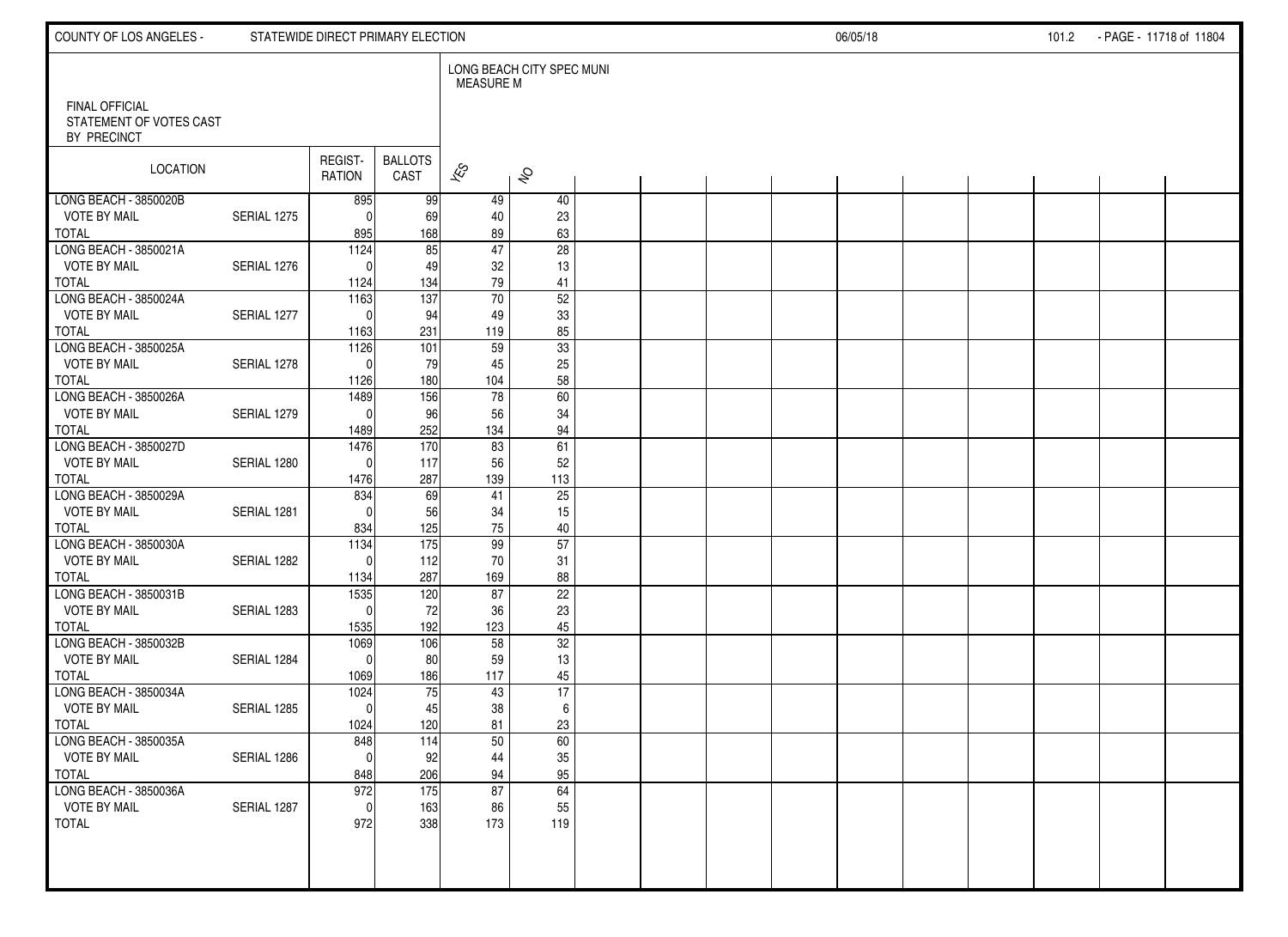| COUNTY OF LOS ANGELES -                          |             | STATEWIDE DIRECT PRIMARY ELECTION |                |                          |                                           |  |  | 06/05/18 |  | 101.3 | - PAGE - 11719 of 11804 |  |
|--------------------------------------------------|-------------|-----------------------------------|----------------|--------------------------|-------------------------------------------|--|--|----------|--|-------|-------------------------|--|
| <b>FINAL OFFICIAL</b><br>STATEMENT OF VOTES CAST |             |                                   |                | <b>MEASURE M</b>         | LONG BEACH CITY SPEC MUNI                 |  |  |          |  |       |                         |  |
| BY PRECINCT                                      |             |                                   |                |                          |                                           |  |  |          |  |       |                         |  |
| LOCATION                                         |             | REGIST-                           | <b>BALLOTS</b> | $\overline{\mathscr{E}}$ |                                           |  |  |          |  |       |                         |  |
|                                                  |             | RATION                            | CAST           |                          | $\hat{\mathcal{S}}$                       |  |  |          |  |       |                         |  |
| LONG BEACH - 3850037A<br><b>VOTE BY MAIL</b>     | SERIAL 1288 | 1342<br>$\Omega$                  | 104<br>70      | 61<br>36                 | 30<br>23                                  |  |  |          |  |       |                         |  |
| <b>TOTAL</b>                                     |             | 1342                              | 174            | 97                       | 53                                        |  |  |          |  |       |                         |  |
| LONG BEACH - 3850038A                            |             | 953                               | 62             | 31                       | $\overline{21}$                           |  |  |          |  |       |                         |  |
| <b>VOTE BY MAIL</b><br><b>TOTAL</b>              | SERIAL 1289 | $\Omega$<br>953                   | 56<br>118      | 43<br>74                 | 12<br>$33\,$                              |  |  |          |  |       |                         |  |
| LONG BEACH - 3850039A                            |             | 1269                              | 82             | 52                       | $\overline{20}$                           |  |  |          |  |       |                         |  |
| <b>VOTE BY MAIL</b>                              | SERIAL 1290 | $\Omega$                          | 62             | 41                       | 15                                        |  |  |          |  |       |                         |  |
| <b>TOTAL</b><br>LONG BEACH - 3850040A            |             | 1269<br>1184                      | 144<br>82      | 93<br>40                 | $35\,$<br>$\overline{31}$                 |  |  |          |  |       |                         |  |
| <b>VOTE BY MAIL</b>                              | SERIAL 1291 | $\Omega$                          | 77             | 49                       | 23                                        |  |  |          |  |       |                         |  |
| <b>TOTAL</b>                                     |             | 1184                              | 159            | 89                       | 54                                        |  |  |          |  |       |                         |  |
| LONG BEACH - 3850041A<br><b>VOTE BY MAIL</b>     | SERIAL 1292 | 987<br>$\Omega$                   | 67<br>65       | 44<br>34                 | $\overline{14}$                           |  |  |          |  |       |                         |  |
| <b>TOTAL</b>                                     |             | 987                               | 132            | 78                       | 19<br>$33\,$                              |  |  |          |  |       |                         |  |
| LONG BEACH - 3850042A                            |             | 889                               | 95             | 53                       | 34                                        |  |  |          |  |       |                         |  |
| <b>VOTE BY MAIL</b>                              | SERIAL 1293 | $\Omega$                          | 111            | 68                       | $35\,$                                    |  |  |          |  |       |                         |  |
| <b>TOTAL</b><br>LONG BEACH - 3850044D            |             | 889<br>1085                       | 206<br>260     | 121<br>138               | 69<br>101                                 |  |  |          |  |       |                         |  |
| <b>VOTE BY MAIL</b>                              | SERIAL 1294 | $\Omega$                          | 283            | 153                      | 102                                       |  |  |          |  |       |                         |  |
| <b>TOTAL</b>                                     |             | 1085                              | 543            | 291                      | 203                                       |  |  |          |  |       |                         |  |
| LONG BEACH - 3850045A*<br><b>VOTE BY MAIL</b>    |             | 86<br>$\mathbf 0$                 | $\mathbf 0$    | 0                        | 0                                         |  |  |          |  |       |                         |  |
| <b>TOTAL</b>                                     | SERIAL 6100 | 86                                | 12<br>12       | 4<br>$\overline{4}$      | $\overline{\mathbf{c}}$<br>$\overline{c}$ |  |  |          |  |       |                         |  |
| LONG BEACH - 3850045D                            |             | 963                               | 168            | 63                       | 88                                        |  |  |          |  |       |                         |  |
| <b>VOTE BY MAIL</b>                              | SERIAL 1295 | $\mathbf 0$                       | 117            | 57                       | 46                                        |  |  |          |  |       |                         |  |
| <b>TOTAL</b><br>LONG BEACH - 3850046A            |             | 963<br>$\frac{1102}{ }$           | 285<br>84      | 120<br>56                | 134<br>16                                 |  |  |          |  |       |                         |  |
| <b>VOTE BY MAIL</b>                              | SERIAL 1296 | $\Omega$                          | 61             | 39                       | $16\,$                                    |  |  |          |  |       |                         |  |
| <b>TOTAL</b>                                     |             | 1102                              | 145            | 95                       | $32\,$                                    |  |  |          |  |       |                         |  |
| LONG BEACH - 3850047A                            |             | 1388                              | 119            | $\overline{70}$          | 35                                        |  |  |          |  |       |                         |  |
| <b>VOTE BY MAIL</b><br><b>TOTAL</b>              | SERIAL 1297 | $\mathbf 0$<br>1388               | 77<br>196      | 59<br>129                | 13<br>48                                  |  |  |          |  |       |                         |  |
| LONG BEACH - 3850048A                            |             | 945                               | 193            | 97                       | 76                                        |  |  |          |  |       |                         |  |
| <b>VOTE BY MAIL</b>                              | SERIAL 1298 | 0                                 | 142            | 64                       | 54                                        |  |  |          |  |       |                         |  |
| <b>TOTAL</b>                                     |             | 945                               | 335            | 161                      | 130                                       |  |  |          |  |       |                         |  |
| LONG BEACH - 3850049A<br><b>VOTE BY MAIL</b>     | SERIAL 1299 | 1277<br>$\mathbf 0$               | 138<br>105     | $\overline{77}$<br>65    | 39<br>29                                  |  |  |          |  |       |                         |  |
| <b>TOTAL</b>                                     |             | 1277                              | 243            | 142                      | 68                                        |  |  |          |  |       |                         |  |
|                                                  |             |                                   |                |                          |                                           |  |  |          |  |       |                         |  |
|                                                  |             |                                   |                |                          |                                           |  |  |          |  |       |                         |  |
|                                                  |             |                                   |                |                          |                                           |  |  |          |  |       |                         |  |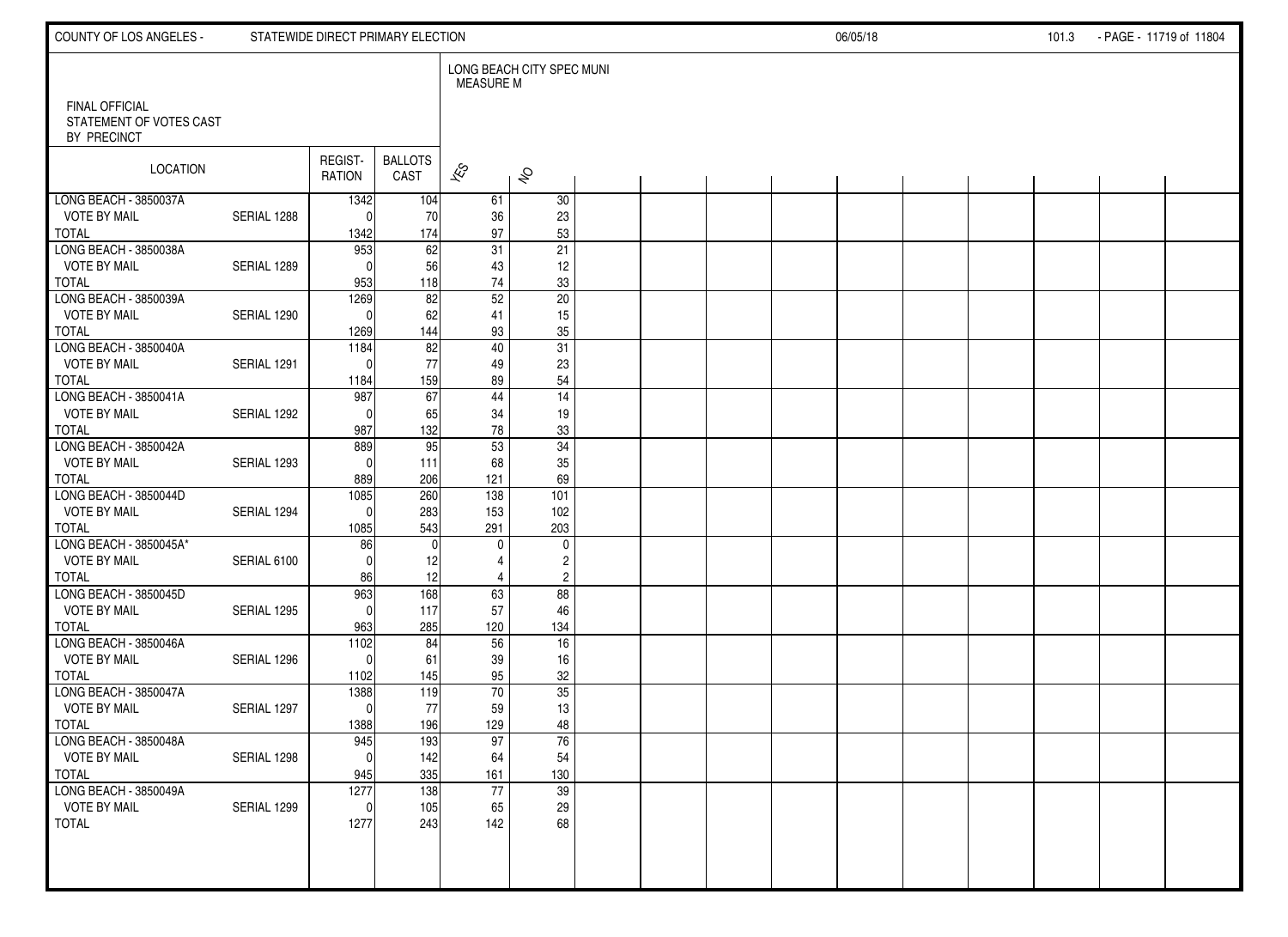| LONG BEACH CITY SPEC MUNI<br><b>MEASURE M</b><br><b>FINAL OFFICIAL</b><br>STATEMENT OF VOTES CAST<br>BY PRECINCT<br>REGIST-<br><b>BALLOTS</b><br>LOCATION<br>$\overline{\mathscr{K}}$<br>$\hat{\mathcal{S}}$<br>CAST<br><b>RATION</b><br>LONG BEACH - 3850052A<br>200<br>839<br>71<br>113<br><b>VOTE BY MAIL</b><br>SERIAL 1300<br>181<br>$\mathbf{0}$<br>76<br>84<br>381<br>197<br><b>TOTAL</b><br>839<br>147<br>LONG BEACH - 3850052C*<br>17<br>$\mathbf 0$<br>$\mathbf 0$<br>0<br><b>VOTE BY MAIL</b><br>3<br>SERIAL 6101<br>$\Omega$<br>$\mathbf{0}$<br><b>TOTAL</b><br>17<br>3<br>$\mathbf 0$<br>3<br>LONG BEACH - 3850053A<br>182<br>89<br>75<br>1380<br><b>VOTE BY MAIL</b><br>227<br>SERIAL 1301<br>132<br>61<br>$\Omega$<br>409<br><b>TOTAL</b><br>1380<br>221<br>136<br>177<br>67<br>LONG BEACH - 3850055A<br>1647<br>104<br><b>VOTE BY MAIL</b><br>SERIAL 1302<br>261<br>134<br>100<br>$\Omega$<br><b>TOTAL</b><br>438<br>238<br>167<br>1647<br>$\overline{77}$<br>$\overline{47}$<br>1381<br>149<br><b>VOTE BY MAIL</b><br>SERIAL 1303<br>104<br>60<br>31<br>$\Omega$<br><b>TOTAL</b><br>253<br>137<br>${\bf 78}$<br>1381<br>50<br>70<br>LONG BEACH - 3850060A<br>1461<br>131<br>29<br><b>VOTE BY MAIL</b><br>SERIAL 1304<br>103<br>52<br>$\Omega$<br><b>TOTAL</b><br>234<br>122<br>79<br>1461<br>959<br>181<br>60<br>108<br><b>VOTE BY MAIL</b><br>SERIAL 1305<br>209<br>75<br>111<br>$\Omega$<br><b>TOTAL</b><br>390<br>959<br>135<br>219<br>LONG BEACH - 3850067A<br>1491<br>349<br>209<br>101<br><b>VOTE BY MAIL</b><br>340<br>154<br>SERIAL 1306<br>152<br>$\Omega$<br><b>TOTAL</b><br>689<br>363<br>1491<br>253<br>70<br>LONG BEACH - 3850069A<br>1527<br>188<br>100<br><b>VOTE BY MAIL</b><br>153<br>SERIAL 1307<br>75<br>63<br>$\Omega$<br><b>TOTAL</b><br>1527<br>341<br>175<br>133<br>97<br>LONG BEACH - 3850070A<br>998<br>213<br>104<br><b>VOTE BY MAIL</b><br>SERIAL 1308<br>196<br>83<br>93<br>$\Omega$<br><b>TOTAL</b><br>998<br>409<br>187<br>190<br>66<br>98<br>LONG BEACH - 3850071A<br>940<br>181<br><b>VOTE BY MAIL</b><br>151<br>78<br>56<br>SERIAL 1309<br>$\Omega$<br><b>TOTAL</b><br>332<br>122<br>940<br>176<br>236<br>73<br>1648<br>140<br>64<br><b>VOTE BY MAIL</b><br>SERIAL 1310<br>193<br>105<br> 0 | COUNTY OF LOS ANGELES - | STATEWIDE DIRECT PRIMARY ELECTION |     |     |     |  |  | 06/05/18 |  | 101.4 | - PAGE - 11720 of 11804 |  |
|-----------------------------------------------------------------------------------------------------------------------------------------------------------------------------------------------------------------------------------------------------------------------------------------------------------------------------------------------------------------------------------------------------------------------------------------------------------------------------------------------------------------------------------------------------------------------------------------------------------------------------------------------------------------------------------------------------------------------------------------------------------------------------------------------------------------------------------------------------------------------------------------------------------------------------------------------------------------------------------------------------------------------------------------------------------------------------------------------------------------------------------------------------------------------------------------------------------------------------------------------------------------------------------------------------------------------------------------------------------------------------------------------------------------------------------------------------------------------------------------------------------------------------------------------------------------------------------------------------------------------------------------------------------------------------------------------------------------------------------------------------------------------------------------------------------------------------------------------------------------------------------------------------------------------------------------------------------------------------------------------------------------------------------------------------------------------------------------------------------------------------------------------------------------------------------------------------------------------------------------------|-------------------------|-----------------------------------|-----|-----|-----|--|--|----------|--|-------|-------------------------|--|
|                                                                                                                                                                                                                                                                                                                                                                                                                                                                                                                                                                                                                                                                                                                                                                                                                                                                                                                                                                                                                                                                                                                                                                                                                                                                                                                                                                                                                                                                                                                                                                                                                                                                                                                                                                                                                                                                                                                                                                                                                                                                                                                                                                                                                                               |                         |                                   |     |     |     |  |  |          |  |       |                         |  |
|                                                                                                                                                                                                                                                                                                                                                                                                                                                                                                                                                                                                                                                                                                                                                                                                                                                                                                                                                                                                                                                                                                                                                                                                                                                                                                                                                                                                                                                                                                                                                                                                                                                                                                                                                                                                                                                                                                                                                                                                                                                                                                                                                                                                                                               |                         |                                   |     |     |     |  |  |          |  |       |                         |  |
|                                                                                                                                                                                                                                                                                                                                                                                                                                                                                                                                                                                                                                                                                                                                                                                                                                                                                                                                                                                                                                                                                                                                                                                                                                                                                                                                                                                                                                                                                                                                                                                                                                                                                                                                                                                                                                                                                                                                                                                                                                                                                                                                                                                                                                               |                         |                                   |     |     |     |  |  |          |  |       |                         |  |
|                                                                                                                                                                                                                                                                                                                                                                                                                                                                                                                                                                                                                                                                                                                                                                                                                                                                                                                                                                                                                                                                                                                                                                                                                                                                                                                                                                                                                                                                                                                                                                                                                                                                                                                                                                                                                                                                                                                                                                                                                                                                                                                                                                                                                                               |                         |                                   |     |     |     |  |  |          |  |       |                         |  |
|                                                                                                                                                                                                                                                                                                                                                                                                                                                                                                                                                                                                                                                                                                                                                                                                                                                                                                                                                                                                                                                                                                                                                                                                                                                                                                                                                                                                                                                                                                                                                                                                                                                                                                                                                                                                                                                                                                                                                                                                                                                                                                                                                                                                                                               |                         |                                   |     |     |     |  |  |          |  |       |                         |  |
|                                                                                                                                                                                                                                                                                                                                                                                                                                                                                                                                                                                                                                                                                                                                                                                                                                                                                                                                                                                                                                                                                                                                                                                                                                                                                                                                                                                                                                                                                                                                                                                                                                                                                                                                                                                                                                                                                                                                                                                                                                                                                                                                                                                                                                               |                         |                                   |     |     |     |  |  |          |  |       |                         |  |
|                                                                                                                                                                                                                                                                                                                                                                                                                                                                                                                                                                                                                                                                                                                                                                                                                                                                                                                                                                                                                                                                                                                                                                                                                                                                                                                                                                                                                                                                                                                                                                                                                                                                                                                                                                                                                                                                                                                                                                                                                                                                                                                                                                                                                                               |                         |                                   |     |     |     |  |  |          |  |       |                         |  |
|                                                                                                                                                                                                                                                                                                                                                                                                                                                                                                                                                                                                                                                                                                                                                                                                                                                                                                                                                                                                                                                                                                                                                                                                                                                                                                                                                                                                                                                                                                                                                                                                                                                                                                                                                                                                                                                                                                                                                                                                                                                                                                                                                                                                                                               |                         |                                   |     |     |     |  |  |          |  |       |                         |  |
|                                                                                                                                                                                                                                                                                                                                                                                                                                                                                                                                                                                                                                                                                                                                                                                                                                                                                                                                                                                                                                                                                                                                                                                                                                                                                                                                                                                                                                                                                                                                                                                                                                                                                                                                                                                                                                                                                                                                                                                                                                                                                                                                                                                                                                               |                         |                                   |     |     |     |  |  |          |  |       |                         |  |
|                                                                                                                                                                                                                                                                                                                                                                                                                                                                                                                                                                                                                                                                                                                                                                                                                                                                                                                                                                                                                                                                                                                                                                                                                                                                                                                                                                                                                                                                                                                                                                                                                                                                                                                                                                                                                                                                                                                                                                                                                                                                                                                                                                                                                                               |                         |                                   |     |     |     |  |  |          |  |       |                         |  |
|                                                                                                                                                                                                                                                                                                                                                                                                                                                                                                                                                                                                                                                                                                                                                                                                                                                                                                                                                                                                                                                                                                                                                                                                                                                                                                                                                                                                                                                                                                                                                                                                                                                                                                                                                                                                                                                                                                                                                                                                                                                                                                                                                                                                                                               |                         |                                   |     |     |     |  |  |          |  |       |                         |  |
|                                                                                                                                                                                                                                                                                                                                                                                                                                                                                                                                                                                                                                                                                                                                                                                                                                                                                                                                                                                                                                                                                                                                                                                                                                                                                                                                                                                                                                                                                                                                                                                                                                                                                                                                                                                                                                                                                                                                                                                                                                                                                                                                                                                                                                               |                         |                                   |     |     |     |  |  |          |  |       |                         |  |
|                                                                                                                                                                                                                                                                                                                                                                                                                                                                                                                                                                                                                                                                                                                                                                                                                                                                                                                                                                                                                                                                                                                                                                                                                                                                                                                                                                                                                                                                                                                                                                                                                                                                                                                                                                                                                                                                                                                                                                                                                                                                                                                                                                                                                                               |                         |                                   |     |     |     |  |  |          |  |       |                         |  |
|                                                                                                                                                                                                                                                                                                                                                                                                                                                                                                                                                                                                                                                                                                                                                                                                                                                                                                                                                                                                                                                                                                                                                                                                                                                                                                                                                                                                                                                                                                                                                                                                                                                                                                                                                                                                                                                                                                                                                                                                                                                                                                                                                                                                                                               | LONG BEACH - 3850058A   |                                   |     |     |     |  |  |          |  |       |                         |  |
|                                                                                                                                                                                                                                                                                                                                                                                                                                                                                                                                                                                                                                                                                                                                                                                                                                                                                                                                                                                                                                                                                                                                                                                                                                                                                                                                                                                                                                                                                                                                                                                                                                                                                                                                                                                                                                                                                                                                                                                                                                                                                                                                                                                                                                               |                         |                                   |     |     |     |  |  |          |  |       |                         |  |
|                                                                                                                                                                                                                                                                                                                                                                                                                                                                                                                                                                                                                                                                                                                                                                                                                                                                                                                                                                                                                                                                                                                                                                                                                                                                                                                                                                                                                                                                                                                                                                                                                                                                                                                                                                                                                                                                                                                                                                                                                                                                                                                                                                                                                                               |                         |                                   |     |     |     |  |  |          |  |       |                         |  |
|                                                                                                                                                                                                                                                                                                                                                                                                                                                                                                                                                                                                                                                                                                                                                                                                                                                                                                                                                                                                                                                                                                                                                                                                                                                                                                                                                                                                                                                                                                                                                                                                                                                                                                                                                                                                                                                                                                                                                                                                                                                                                                                                                                                                                                               |                         |                                   |     |     |     |  |  |          |  |       |                         |  |
|                                                                                                                                                                                                                                                                                                                                                                                                                                                                                                                                                                                                                                                                                                                                                                                                                                                                                                                                                                                                                                                                                                                                                                                                                                                                                                                                                                                                                                                                                                                                                                                                                                                                                                                                                                                                                                                                                                                                                                                                                                                                                                                                                                                                                                               |                         |                                   |     |     |     |  |  |          |  |       |                         |  |
|                                                                                                                                                                                                                                                                                                                                                                                                                                                                                                                                                                                                                                                                                                                                                                                                                                                                                                                                                                                                                                                                                                                                                                                                                                                                                                                                                                                                                                                                                                                                                                                                                                                                                                                                                                                                                                                                                                                                                                                                                                                                                                                                                                                                                                               | LONG BEACH - 3850065A   |                                   |     |     |     |  |  |          |  |       |                         |  |
|                                                                                                                                                                                                                                                                                                                                                                                                                                                                                                                                                                                                                                                                                                                                                                                                                                                                                                                                                                                                                                                                                                                                                                                                                                                                                                                                                                                                                                                                                                                                                                                                                                                                                                                                                                                                                                                                                                                                                                                                                                                                                                                                                                                                                                               |                         |                                   |     |     |     |  |  |          |  |       |                         |  |
|                                                                                                                                                                                                                                                                                                                                                                                                                                                                                                                                                                                                                                                                                                                                                                                                                                                                                                                                                                                                                                                                                                                                                                                                                                                                                                                                                                                                                                                                                                                                                                                                                                                                                                                                                                                                                                                                                                                                                                                                                                                                                                                                                                                                                                               |                         |                                   |     |     |     |  |  |          |  |       |                         |  |
|                                                                                                                                                                                                                                                                                                                                                                                                                                                                                                                                                                                                                                                                                                                                                                                                                                                                                                                                                                                                                                                                                                                                                                                                                                                                                                                                                                                                                                                                                                                                                                                                                                                                                                                                                                                                                                                                                                                                                                                                                                                                                                                                                                                                                                               |                         |                                   |     |     |     |  |  |          |  |       |                         |  |
|                                                                                                                                                                                                                                                                                                                                                                                                                                                                                                                                                                                                                                                                                                                                                                                                                                                                                                                                                                                                                                                                                                                                                                                                                                                                                                                                                                                                                                                                                                                                                                                                                                                                                                                                                                                                                                                                                                                                                                                                                                                                                                                                                                                                                                               |                         |                                   |     |     |     |  |  |          |  |       |                         |  |
|                                                                                                                                                                                                                                                                                                                                                                                                                                                                                                                                                                                                                                                                                                                                                                                                                                                                                                                                                                                                                                                                                                                                                                                                                                                                                                                                                                                                                                                                                                                                                                                                                                                                                                                                                                                                                                                                                                                                                                                                                                                                                                                                                                                                                                               |                         |                                   |     |     |     |  |  |          |  |       |                         |  |
|                                                                                                                                                                                                                                                                                                                                                                                                                                                                                                                                                                                                                                                                                                                                                                                                                                                                                                                                                                                                                                                                                                                                                                                                                                                                                                                                                                                                                                                                                                                                                                                                                                                                                                                                                                                                                                                                                                                                                                                                                                                                                                                                                                                                                                               |                         |                                   |     |     |     |  |  |          |  |       |                         |  |
|                                                                                                                                                                                                                                                                                                                                                                                                                                                                                                                                                                                                                                                                                                                                                                                                                                                                                                                                                                                                                                                                                                                                                                                                                                                                                                                                                                                                                                                                                                                                                                                                                                                                                                                                                                                                                                                                                                                                                                                                                                                                                                                                                                                                                                               |                         |                                   |     |     |     |  |  |          |  |       |                         |  |
|                                                                                                                                                                                                                                                                                                                                                                                                                                                                                                                                                                                                                                                                                                                                                                                                                                                                                                                                                                                                                                                                                                                                                                                                                                                                                                                                                                                                                                                                                                                                                                                                                                                                                                                                                                                                                                                                                                                                                                                                                                                                                                                                                                                                                                               |                         |                                   |     |     |     |  |  |          |  |       |                         |  |
|                                                                                                                                                                                                                                                                                                                                                                                                                                                                                                                                                                                                                                                                                                                                                                                                                                                                                                                                                                                                                                                                                                                                                                                                                                                                                                                                                                                                                                                                                                                                                                                                                                                                                                                                                                                                                                                                                                                                                                                                                                                                                                                                                                                                                                               |                         |                                   |     |     |     |  |  |          |  |       |                         |  |
|                                                                                                                                                                                                                                                                                                                                                                                                                                                                                                                                                                                                                                                                                                                                                                                                                                                                                                                                                                                                                                                                                                                                                                                                                                                                                                                                                                                                                                                                                                                                                                                                                                                                                                                                                                                                                                                                                                                                                                                                                                                                                                                                                                                                                                               |                         |                                   |     |     |     |  |  |          |  |       |                         |  |
|                                                                                                                                                                                                                                                                                                                                                                                                                                                                                                                                                                                                                                                                                                                                                                                                                                                                                                                                                                                                                                                                                                                                                                                                                                                                                                                                                                                                                                                                                                                                                                                                                                                                                                                                                                                                                                                                                                                                                                                                                                                                                                                                                                                                                                               |                         |                                   |     |     |     |  |  |          |  |       |                         |  |
|                                                                                                                                                                                                                                                                                                                                                                                                                                                                                                                                                                                                                                                                                                                                                                                                                                                                                                                                                                                                                                                                                                                                                                                                                                                                                                                                                                                                                                                                                                                                                                                                                                                                                                                                                                                                                                                                                                                                                                                                                                                                                                                                                                                                                                               |                         |                                   |     |     |     |  |  |          |  |       |                         |  |
|                                                                                                                                                                                                                                                                                                                                                                                                                                                                                                                                                                                                                                                                                                                                                                                                                                                                                                                                                                                                                                                                                                                                                                                                                                                                                                                                                                                                                                                                                                                                                                                                                                                                                                                                                                                                                                                                                                                                                                                                                                                                                                                                                                                                                                               | LONG BEACH - 3850072A   |                                   |     |     |     |  |  |          |  |       |                         |  |
|                                                                                                                                                                                                                                                                                                                                                                                                                                                                                                                                                                                                                                                                                                                                                                                                                                                                                                                                                                                                                                                                                                                                                                                                                                                                                                                                                                                                                                                                                                                                                                                                                                                                                                                                                                                                                                                                                                                                                                                                                                                                                                                                                                                                                                               |                         |                                   |     |     |     |  |  |          |  |       |                         |  |
|                                                                                                                                                                                                                                                                                                                                                                                                                                                                                                                                                                                                                                                                                                                                                                                                                                                                                                                                                                                                                                                                                                                                                                                                                                                                                                                                                                                                                                                                                                                                                                                                                                                                                                                                                                                                                                                                                                                                                                                                                                                                                                                                                                                                                                               | <b>TOTAL</b>            | 1648                              | 429 | 245 | 137 |  |  |          |  |       |                         |  |
| 198<br>74<br>LONG BEACH - 3850075A<br>921<br>110<br><b>VOTE BY MAIL</b><br>187<br>76<br>SERIAL 1311<br>$\mathbf{0}$<br>87                                                                                                                                                                                                                                                                                                                                                                                                                                                                                                                                                                                                                                                                                                                                                                                                                                                                                                                                                                                                                                                                                                                                                                                                                                                                                                                                                                                                                                                                                                                                                                                                                                                                                                                                                                                                                                                                                                                                                                                                                                                                                                                     |                         |                                   |     |     |     |  |  |          |  |       |                         |  |
| 385<br>TOTAL<br>921<br>186<br>161                                                                                                                                                                                                                                                                                                                                                                                                                                                                                                                                                                                                                                                                                                                                                                                                                                                                                                                                                                                                                                                                                                                                                                                                                                                                                                                                                                                                                                                                                                                                                                                                                                                                                                                                                                                                                                                                                                                                                                                                                                                                                                                                                                                                             |                         |                                   |     |     |     |  |  |          |  |       |                         |  |
|                                                                                                                                                                                                                                                                                                                                                                                                                                                                                                                                                                                                                                                                                                                                                                                                                                                                                                                                                                                                                                                                                                                                                                                                                                                                                                                                                                                                                                                                                                                                                                                                                                                                                                                                                                                                                                                                                                                                                                                                                                                                                                                                                                                                                                               |                         |                                   |     |     |     |  |  |          |  |       |                         |  |
|                                                                                                                                                                                                                                                                                                                                                                                                                                                                                                                                                                                                                                                                                                                                                                                                                                                                                                                                                                                                                                                                                                                                                                                                                                                                                                                                                                                                                                                                                                                                                                                                                                                                                                                                                                                                                                                                                                                                                                                                                                                                                                                                                                                                                                               |                         |                                   |     |     |     |  |  |          |  |       |                         |  |
|                                                                                                                                                                                                                                                                                                                                                                                                                                                                                                                                                                                                                                                                                                                                                                                                                                                                                                                                                                                                                                                                                                                                                                                                                                                                                                                                                                                                                                                                                                                                                                                                                                                                                                                                                                                                                                                                                                                                                                                                                                                                                                                                                                                                                                               |                         |                                   |     |     |     |  |  |          |  |       |                         |  |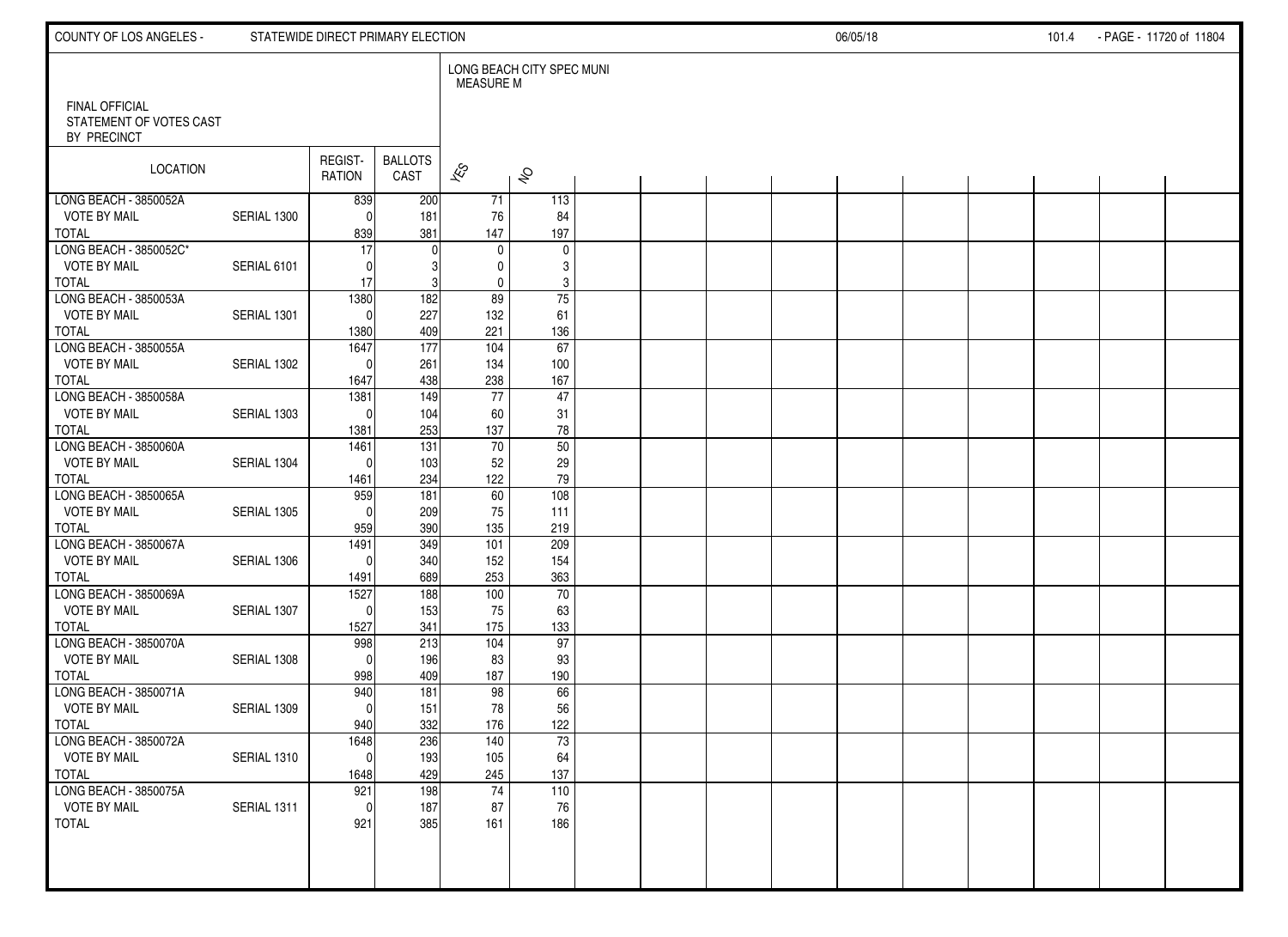| COUNTY OF LOS ANGELES -                          |             | STATEWIDE DIRECT PRIMARY ELECTION |                        |                          |                           |  |  | 06/05/18 |  | 101.5 | - PAGE - 11721 of 11804 |  |
|--------------------------------------------------|-------------|-----------------------------------|------------------------|--------------------------|---------------------------|--|--|----------|--|-------|-------------------------|--|
| <b>FINAL OFFICIAL</b><br>STATEMENT OF VOTES CAST |             |                                   |                        | <b>MEASURE M</b>         | LONG BEACH CITY SPEC MUNI |  |  |          |  |       |                         |  |
| BY PRECINCT                                      |             |                                   |                        |                          |                           |  |  |          |  |       |                         |  |
| LOCATION                                         |             | REGIST-<br><b>RATION</b>          | <b>BALLOTS</b><br>CAST | $\overline{\mathscr{K}}$ | $\hat{\mathcal{S}}$       |  |  |          |  |       |                         |  |
| LONG BEACH - 3850076A                            |             | 1002                              | 145                    | 57                       | 72                        |  |  |          |  |       |                         |  |
| <b>VOTE BY MAIL</b><br><b>TOTAL</b>              | SERIAL 1312 | $\Omega$<br>1002                  | 150<br>295             | 70<br>127                | 66<br>138                 |  |  |          |  |       |                         |  |
| LONG BEACH - 3850082A                            |             | 1320                              | 272                    | 133                      | 120                       |  |  |          |  |       |                         |  |
| <b>VOTE BY MAIL</b>                              | SERIAL 1313 | $\Omega$                          | 295                    | 148                      | 123                       |  |  |          |  |       |                         |  |
| <b>TOTAL</b>                                     |             | 1320                              | 567                    | 281                      | 243                       |  |  |          |  |       |                         |  |
| LONG BEACH - 3850084A                            |             | 1472                              | 303                    | 158                      | 123                       |  |  |          |  |       |                         |  |
| <b>VOTE BY MAIL</b>                              | SERIAL 1314 | $\Omega$                          | 292                    | 139                      | 117                       |  |  |          |  |       |                         |  |
| <b>TOTAL</b><br>LONG BEACH - 3850085B            |             | 1472<br>1539                      | 595<br>284             | 297<br>142               | 240<br>120                |  |  |          |  |       |                         |  |
| <b>VOTE BY MAIL</b>                              | SERIAL 1315 | $\mathbf{0}$                      | 383                    | 185                      | 150                       |  |  |          |  |       |                         |  |
| <b>TOTAL</b>                                     |             | 1539                              | 667                    | 327                      | 270                       |  |  |          |  |       |                         |  |
| LONG BEACH - 3850086A                            |             | 1114                              | 89                     | 60                       | $\overline{20}$           |  |  |          |  |       |                         |  |
| <b>VOTE BY MAIL</b>                              | SERIAL 1316 | $\Omega$                          | 61                     | 37                       | 19                        |  |  |          |  |       |                         |  |
| <b>TOTAL</b>                                     |             | 1114                              | 150                    | 97                       | 39                        |  |  |          |  |       |                         |  |
| LONG BEACH - 3850089A<br><b>VOTE BY MAIL</b>     | SERIAL 1317 | 1519<br>$\Omega$                  | 142<br>181             | 90<br>117                | 32<br>39                  |  |  |          |  |       |                         |  |
| <b>TOTAL</b>                                     |             | 1519                              | 323                    | 207                      | $71$                      |  |  |          |  |       |                         |  |
| LONG BEACH - 3850091A                            |             | 1119                              | 66                     | 37                       | 19                        |  |  |          |  |       |                         |  |
| <b>VOTE BY MAIL</b>                              | SERIAL 1318 | $\Omega$                          | 68                     | 42                       | 14                        |  |  |          |  |       |                         |  |
| <b>TOTAL</b>                                     |             | 1119                              | 134                    | 79                       | 33                        |  |  |          |  |       |                         |  |
| LONG BEACH - 3850092A                            |             | 1019                              | 163                    | 94                       | $\overline{51}$           |  |  |          |  |       |                         |  |
| <b>VOTE BY MAIL</b><br><b>TOTAL</b>              | SERIAL 1319 | $\Omega$<br>1019                  | 97<br>260              | 52<br>146                | 29<br>80                  |  |  |          |  |       |                         |  |
| LONG BEACH - 3850097A                            |             | 963                               | 80                     | 39                       | 22                        |  |  |          |  |       |                         |  |
| <b>VOTE BY MAIL</b>                              | SERIAL 1320 | $\Omega$                          | 81                     | 44                       | 19                        |  |  |          |  |       |                         |  |
| <b>TOTAL</b>                                     |             | 963                               | 161                    | 83                       | 41                        |  |  |          |  |       |                         |  |
| LONG BEACH - 3850099A                            |             | 1159                              | 194                    | 114                      | 45                        |  |  |          |  |       |                         |  |
| <b>VOTE BY MAIL</b>                              | SERIAL 1321 | $\mathbf{0}$                      | 86                     | 53                       | 23                        |  |  |          |  |       |                         |  |
| <b>TOTAL</b><br>LONG BEACH - 3850100A            |             | 1159<br>885                       | 280<br>120             | 167<br>63                | 68<br>$\overline{37}$     |  |  |          |  |       |                         |  |
| <b>VOTE BY MAIL</b>                              | SERIAL 1322 | $\Omega$                          | 92                     | 45                       | 36                        |  |  |          |  |       |                         |  |
| <b>TOTAL</b>                                     |             | 885                               | 212                    | 108                      | 73                        |  |  |          |  |       |                         |  |
| LONG BEACH - 3850101A                            |             | 1045                              | 150                    | 89                       | 46                        |  |  |          |  |       |                         |  |
| <b>VOTE BY MAIL</b>                              | SERIAL 1323 | 0                                 | 106                    | 66                       | $29\,$                    |  |  |          |  |       |                         |  |
| <b>TOTAL</b><br>LONG BEACH - 3850102A            |             | 1045                              | 256                    | 155<br>92                | 75<br>$\overline{35}$     |  |  |          |  |       |                         |  |
| <b>VOTE BY MAIL</b>                              | SERIAL 1324 | 1375<br>$\mathbf{0}$              | 138<br>79              | 53                       | $20\,$                    |  |  |          |  |       |                         |  |
| TOTAL                                            |             | 1375                              | 217                    | 145                      | 55                        |  |  |          |  |       |                         |  |
|                                                  |             |                                   |                        |                          |                           |  |  |          |  |       |                         |  |
|                                                  |             |                                   |                        |                          |                           |  |  |          |  |       |                         |  |
|                                                  |             |                                   |                        |                          |                           |  |  |          |  |       |                         |  |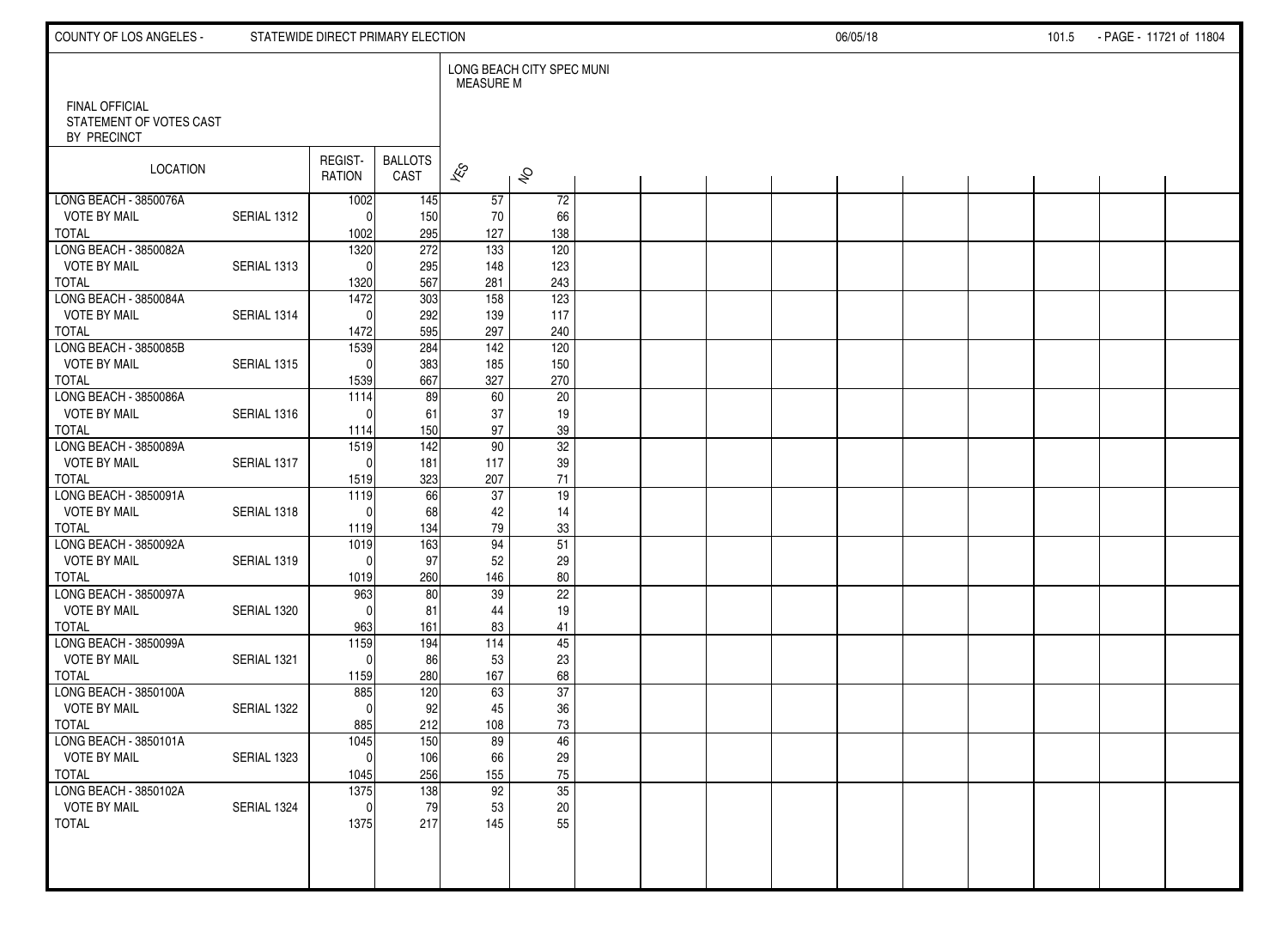| COUNTY OF LOS ANGELES -                                         |             | STATEWIDE DIRECT PRIMARY ELECTION        |                        |                             |                              |  |  | 06/05/18 |  | 101.6 | - PAGE - 11722 of 11804 |  |
|-----------------------------------------------------------------|-------------|------------------------------------------|------------------------|-----------------------------|------------------------------|--|--|----------|--|-------|-------------------------|--|
| <b>FINAL OFFICIAL</b><br>STATEMENT OF VOTES CAST<br>BY PRECINCT |             |                                          |                        | <b>MEASURE M</b>            | LONG BEACH CITY SPEC MUNI    |  |  |          |  |       |                         |  |
| LOCATION                                                        |             | REGIST-<br><b>RATION</b>                 | <b>BALLOTS</b><br>CAST | $\overline{\mathscr{K}}$    | $\hat{\mathcal{S}}$          |  |  |          |  |       |                         |  |
| LONG BEACH - 3850103A<br><b>VOTE BY MAIL</b><br><b>TOTAL</b>    | SERIAL 1325 | 1126<br>$\Omega$<br>1126                 | 155<br>106<br>261      | 83<br>65<br>148             | 51<br>26<br>$77\,$           |  |  |          |  |       |                         |  |
| LONG BEACH - 3850110A<br><b>VOTE BY MAIL</b><br><b>TOTAL</b>    | SERIAL 1326 | 1621<br>$\Omega$<br>1621                 | 204<br>234<br>438      | 111<br>131<br>242           | $\overline{75}$<br>85<br>160 |  |  |          |  |       |                         |  |
| LONG BEACH - 3850117A<br><b>VOTE BY MAIL</b><br><b>TOTAL</b>    | SERIAL 1327 | 1311<br>$\Omega$<br>1311                 | 115<br>93<br>208       | 73<br>40<br>113             | 37<br>42<br>79               |  |  |          |  |       |                         |  |
| LONG BEACH - 3850120A<br><b>VOTE BY MAIL</b><br><b>TOTAL</b>    | SERIAL 1328 | $\frac{1025}{2}$<br>$\mathbf{0}$<br>1025 | 175<br>159<br>334      | 97<br>99<br>196             | 61<br>43<br>104              |  |  |          |  |       |                         |  |
| LONG BEACH - 3850123A<br><b>VOTE BY MAIL</b><br><b>TOTAL</b>    | SERIAL 1329 | 1049<br>$\Omega$<br>1049                 | 70<br>43<br>113        | 51<br>28<br>79              | $\overline{13}$<br>10<br>23  |  |  |          |  |       |                         |  |
| LONG BEACH - 3850126A<br><b>VOTE BY MAIL</b><br><b>TOTAL</b>    | SERIAL 1330 | 1692<br>$\Omega$<br>1692                 | 274<br>300<br>574      | 164<br>156<br>320           | 86<br>113<br>199             |  |  |          |  |       |                         |  |
| LONG BEACH - 3850133A<br><b>VOTE BY MAIL</b><br><b>TOTAL</b>    | SERIAL 1331 | 928<br>$\Omega$<br>928                   | 98<br>95<br>193        | 53<br>57<br>110             | $\overline{35}$<br>34<br>69  |  |  |          |  |       |                         |  |
| LONG BEACH - 3850134A<br><b>VOTE BY MAIL</b><br><b>TOTAL</b>    | SERIAL 1332 | 1309<br>$\Omega$<br>1309                 | 139<br>99<br>238       | 81<br>64<br>145             | 43<br>$30\,$<br>73           |  |  |          |  |       |                         |  |
| LONG BEACH - 3850135A<br><b>VOTE BY MAIL</b><br><b>TOTAL</b>    | SERIAL 1333 | 1631<br>$\Omega$<br>1631                 | 290<br>265<br>555      | 163<br>169<br>332           | 109<br>70<br>179             |  |  |          |  |       |                         |  |
| LONG BEACH - 3850137A<br><b>VOTE BY MAIL</b><br><b>TOTAL</b>    | SERIAL 1334 | 1206<br>$\Omega$<br>1206                 | 99<br>68<br>167        | 53<br>49<br>102             | 28<br>13<br>41               |  |  |          |  |       |                         |  |
| LONG BEACH - 3850138A<br><b>VOTE BY MAIL</b><br><b>TOTAL</b>    | SERIAL 1335 | 628<br>$\Omega$<br>628                   | 55<br>29<br>84         | 36<br>20<br>56              | 11<br>5<br>16                |  |  |          |  |       |                         |  |
| LONG BEACH - 3850141A<br><b>VOTE BY MAIL</b><br><b>TOTAL</b>    | SERIAL 1336 | 1347<br> 0 <br>1347                      | 88<br>99<br>187        | 52<br>55<br>107             | 24<br>$36\,$<br>60           |  |  |          |  |       |                         |  |
| LONG BEACH - 3850144A<br><b>VOTE BY MAIL</b><br><b>TOTAL</b>    | SERIAL 1337 | 923<br>$\mathbf{0}$<br>923               | 80<br>50<br>130        | $\overline{55}$<br>32<br>87 | 15<br>14<br>29               |  |  |          |  |       |                         |  |
|                                                                 |             |                                          |                        |                             |                              |  |  |          |  |       |                         |  |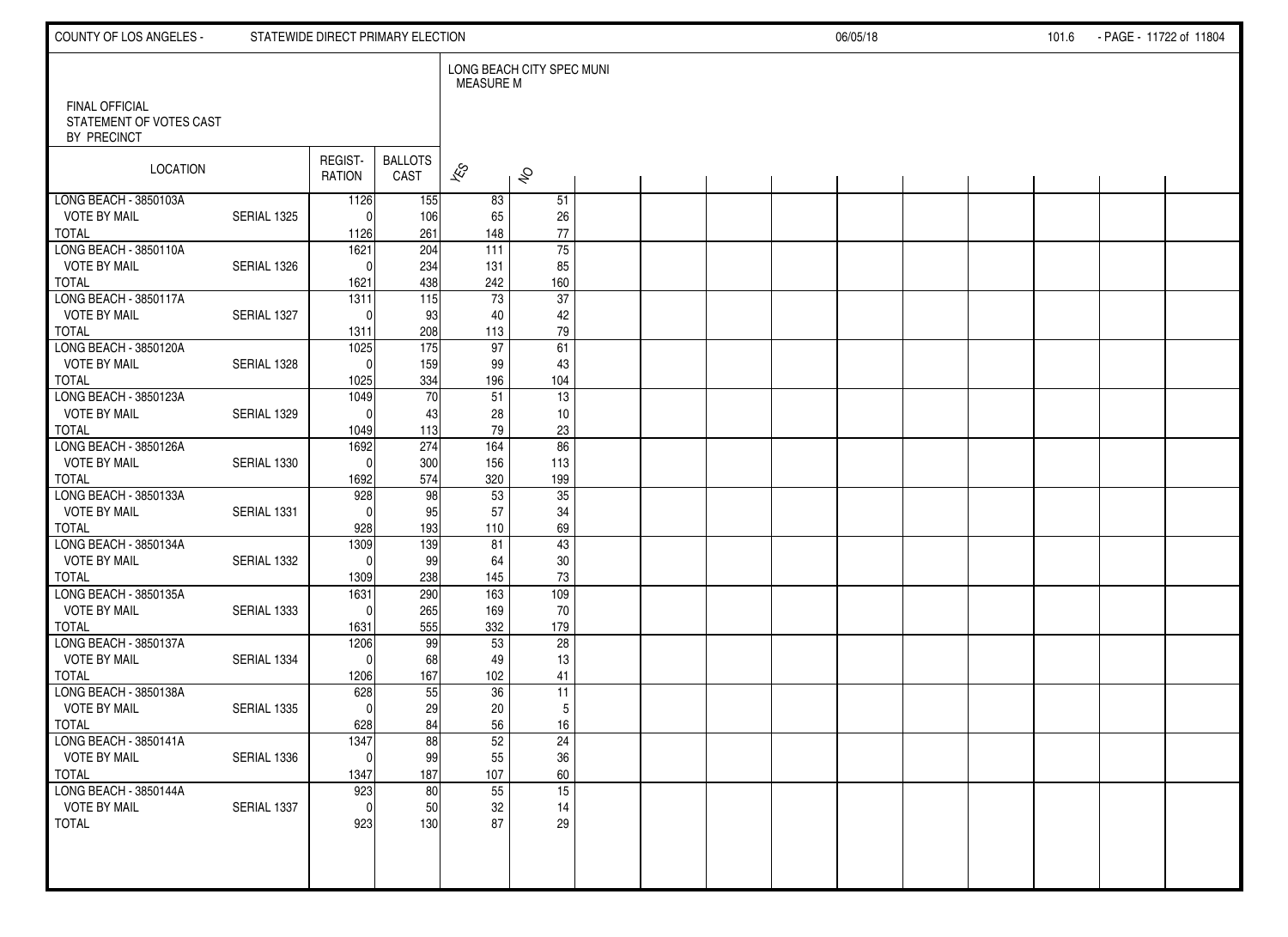| COUNTY OF LOS ANGELES -                      |             | STATEWIDE DIRECT PRIMARY ELECTION |                        |                          |                           |  |  | 06/05/18 |  | 101.7 | - PAGE - 11723 of 11804 |  |
|----------------------------------------------|-------------|-----------------------------------|------------------------|--------------------------|---------------------------|--|--|----------|--|-------|-------------------------|--|
| <b>FINAL OFFICIAL</b>                        |             |                                   |                        | <b>MEASURE M</b>         | LONG BEACH CITY SPEC MUNI |  |  |          |  |       |                         |  |
| STATEMENT OF VOTES CAST<br>BY PRECINCT       |             |                                   |                        |                          |                           |  |  |          |  |       |                         |  |
| LOCATION                                     |             | REGIST-<br><b>RATION</b>          | <b>BALLOTS</b><br>CAST | $\overline{\mathscr{K}}$ | $\hat{\mathcal{S}}$       |  |  |          |  |       |                         |  |
| LONG BEACH - 3850145B<br><b>VOTE BY MAIL</b> | SERIAL 1338 | 1238<br>$\Omega$                  | 77<br>86               | 47<br>64                 | 15<br>17                  |  |  |          |  |       |                         |  |
| <b>TOTAL</b>                                 |             | 1238                              | 163                    | 111                      | 32                        |  |  |          |  |       |                         |  |
| LONG BEACH - 3850146A                        |             | 1227                              | 85                     | 53                       | $\overline{17}$           |  |  |          |  |       |                         |  |
| <b>VOTE BY MAIL</b><br><b>TOTAL</b>          | SERIAL 1339 | $\Omega$<br>1227                  | 73<br>158              | 52<br>105                | 16<br>$33\,$              |  |  |          |  |       |                         |  |
| LONG BEACH - 3850150A                        |             | 1253                              | 210                    | 131                      | 66                        |  |  |          |  |       |                         |  |
| <b>VOTE BY MAIL</b>                          | SERIAL 1340 | $\Omega$                          | 143                    | 80                       | 50                        |  |  |          |  |       |                         |  |
| <b>TOTAL</b>                                 |             | 1253                              | 353                    | 211                      | 116                       |  |  |          |  |       |                         |  |
| LONG BEACH - 3850151A                        |             | 1244<br>$\Omega$                  | 104                    | 61                       | $\overline{29}$           |  |  |          |  |       |                         |  |
| <b>VOTE BY MAIL</b><br><b>TOTAL</b>          | SERIAL 1341 | 1244                              | 62<br>166              | 36<br>97                 | 16<br>45                  |  |  |          |  |       |                         |  |
| LONG BEACH - 3850152A                        |             | 1164                              | 178                    | 113                      | $\overline{44}$           |  |  |          |  |       |                         |  |
| <b>VOTE BY MAIL</b>                          | SERIAL 1342 | $\Omega$                          | 156                    | 100                      | 46                        |  |  |          |  |       |                         |  |
| <b>TOTAL</b>                                 |             | 1164                              | 334                    | 213                      | 90                        |  |  |          |  |       |                         |  |
| LONG BEACH - 3850153A<br><b>VOTE BY MAIL</b> | SERIAL 1343 | 1149<br>$\Omega$                  | 264<br>233             | 107<br>114               | $\overline{131}$<br>98    |  |  |          |  |       |                         |  |
| <b>TOTAL</b>                                 |             | 1149                              | 497                    | 221                      | 229                       |  |  |          |  |       |                         |  |
| LONG BEACH - 3850154B                        |             | 1220                              | 77                     | 47                       | 18                        |  |  |          |  |       |                         |  |
| <b>VOTE BY MAIL</b>                          | SERIAL 1344 | $\Omega$                          | 74                     | 46                       | 17                        |  |  |          |  |       |                         |  |
| <b>TOTAL</b>                                 |             | 1220                              | 151                    | 93                       | 35                        |  |  |          |  |       |                         |  |
| LONG BEACH - 3850156A<br><b>VOTE BY MAIL</b> | SERIAL 1345 | 1384<br>$\Omega$                  | 79<br>78               | 43<br>46                 | $\overline{15}$<br>16     |  |  |          |  |       |                         |  |
| <b>TOTAL</b>                                 |             | 1384                              | 157                    | 89                       | 31                        |  |  |          |  |       |                         |  |
| LONG BEACH - 3850158A                        |             | 1027                              | 107                    | 59                       | 38                        |  |  |          |  |       |                         |  |
| <b>VOTE BY MAIL</b>                          | SERIAL 1346 | $\Omega$                          | 88                     | 48                       | 23                        |  |  |          |  |       |                         |  |
| <b>TOTAL</b>                                 |             | 1027                              | 195                    | 107                      | 61                        |  |  |          |  |       |                         |  |
| LONG BEACH - 3850159A<br><b>VOTE BY MAIL</b> | SERIAL 1347 | 1004<br>$\Omega$                  | 90<br>$77\,$           | 60<br>46                 | 18<br>25                  |  |  |          |  |       |                         |  |
| <b>TOTAL</b>                                 |             | 1004                              | 167                    | 106                      | 43                        |  |  |          |  |       |                         |  |
| LONG BEACH - 3850163A                        |             | 1249                              | 162                    | 85                       | 63                        |  |  |          |  |       |                         |  |
| <b>VOTE BY MAIL</b>                          | SERIAL 1348 | $\mathbf{0}$                      | 204                    | 127                      | 55                        |  |  |          |  |       |                         |  |
| <b>TOTAL</b><br>LONG BEACH - 3850164A        |             | 1249<br>1309                      | 366<br>75              | 212<br>39                | 118<br>30                 |  |  |          |  |       |                         |  |
| <b>VOTE BY MAIL</b>                          | SERIAL 1349 | -01                               | 71                     | 44                       | 17                        |  |  |          |  |       |                         |  |
| <b>TOTAL</b>                                 |             | 1309                              | 146                    | 83                       | 47                        |  |  |          |  |       |                         |  |
| LONG BEACH - 3850166B                        |             | 1342                              | 66                     | 43                       | 19                        |  |  |          |  |       |                         |  |
| <b>VOTE BY MAIL</b>                          | SERIAL 1350 | $\mathbf{0}$                      | 80                     | 44                       | 31                        |  |  |          |  |       |                         |  |
| TOTAL                                        |             | 1342                              | 146                    | 87                       | 50                        |  |  |          |  |       |                         |  |
|                                              |             |                                   |                        |                          |                           |  |  |          |  |       |                         |  |
|                                              |             |                                   |                        |                          |                           |  |  |          |  |       |                         |  |
|                                              |             |                                   |                        |                          |                           |  |  |          |  |       |                         |  |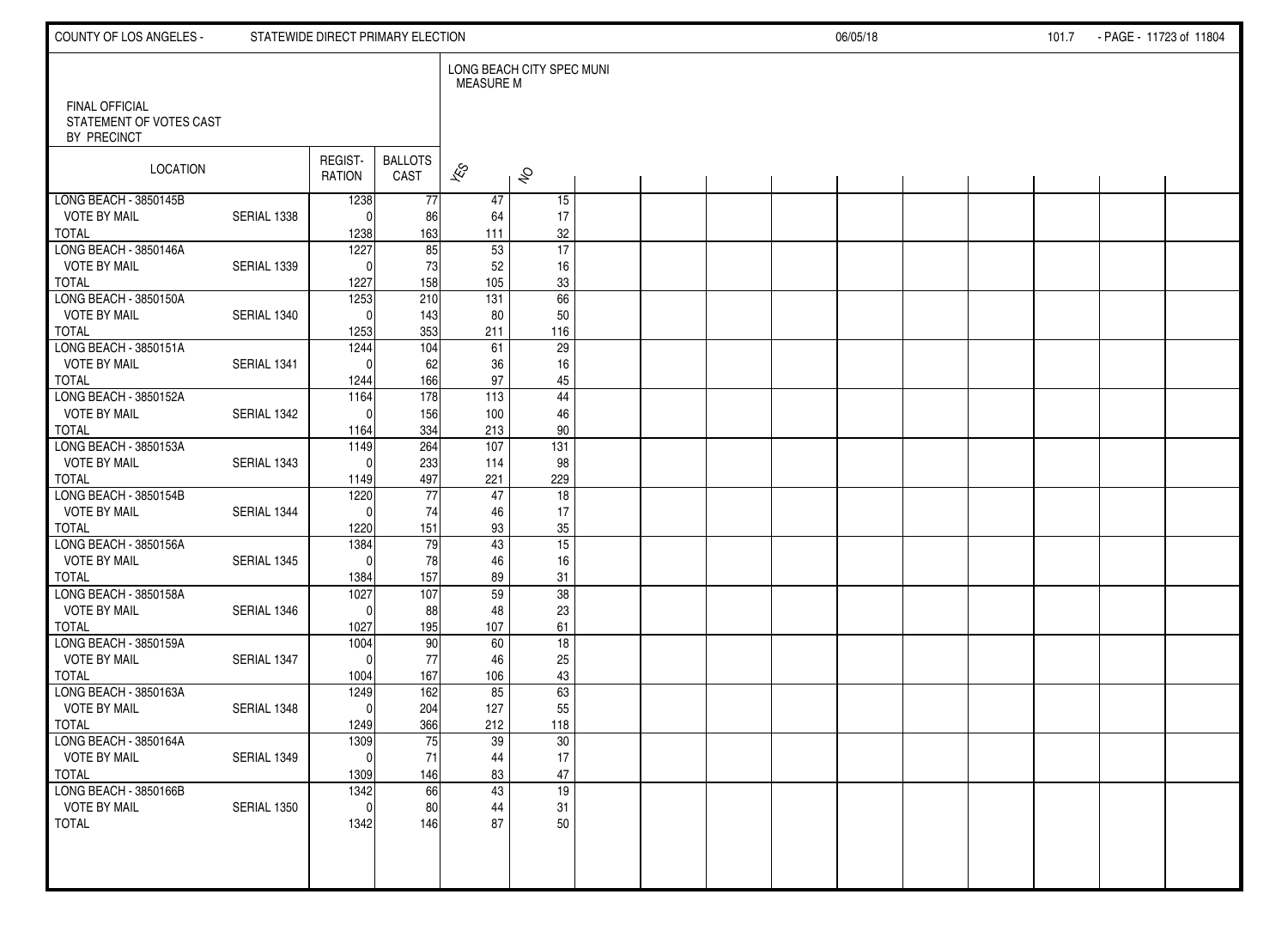| COUNTY OF LOS ANGELES -                          |             | STATEWIDE DIRECT PRIMARY ELECTION |                        |                          |                           |  |  | 06/05/18 |  | 101.8 | - PAGE - 11724 of 11804 |  |
|--------------------------------------------------|-------------|-----------------------------------|------------------------|--------------------------|---------------------------|--|--|----------|--|-------|-------------------------|--|
| <b>FINAL OFFICIAL</b><br>STATEMENT OF VOTES CAST |             |                                   |                        | MEASURE M                | LONG BEACH CITY SPEC MUNI |  |  |          |  |       |                         |  |
| BY PRECINCT                                      |             |                                   |                        |                          |                           |  |  |          |  |       |                         |  |
| LOCATION                                         |             | REGIST-<br><b>RATION</b>          | <b>BALLOTS</b><br>CAST | $\overline{\mathscr{K}}$ | $\hat{\mathcal{S}}$       |  |  |          |  |       |                         |  |
| LONG BEACH - 3850170A                            |             | 1362                              | 104                    | 57                       | $\overline{28}$           |  |  |          |  |       |                         |  |
| <b>VOTE BY MAIL</b><br><b>TOTAL</b>              | SERIAL 1351 | $\Omega$<br>1362                  | 76<br>180              | 44<br>101                | 20<br>48                  |  |  |          |  |       |                         |  |
| LONG BEACH - 3850175B                            |             | 1229                              | $\overline{137}$       | 57                       | 47                        |  |  |          |  |       |                         |  |
| <b>VOTE BY MAIL</b>                              | SERIAL 1352 | $\Omega$                          | 143                    | 80                       | 45                        |  |  |          |  |       |                         |  |
| <b>TOTAL</b>                                     |             | 1229                              | 280                    | 137                      | 92                        |  |  |          |  |       |                         |  |
| LONG BEACH - 3850178A<br><b>VOTE BY MAIL</b>     | SERIAL 1353 | 1525<br>$\Omega$                  | 201<br>175             | 100<br>116               | 63<br>40                  |  |  |          |  |       |                         |  |
| <b>TOTAL</b>                                     |             | 1525                              | 376                    | 216                      | 103                       |  |  |          |  |       |                         |  |
| LONG BEACH - 3850183A                            |             | 1462                              | 275                    | 129                      | 124                       |  |  |          |  |       |                         |  |
| <b>VOTE BY MAIL</b>                              | SERIAL 1354 | $\mathbf{0}$                      | 220                    | 117                      | 79                        |  |  |          |  |       |                         |  |
| <b>TOTAL</b><br>LONG BEACH - 3850184A            |             | 1462<br>1492                      | 495<br>229             | 246                      | 203<br>$\overline{109}$   |  |  |          |  |       |                         |  |
| <b>VOTE BY MAIL</b>                              | SERIAL 1355 | $\Omega$                          | 298                    | 102<br>169               | 104                       |  |  |          |  |       |                         |  |
| <b>TOTAL</b>                                     |             | 1492                              | 527                    | 271                      | 213                       |  |  |          |  |       |                         |  |
| LONG BEACH - 3850185A                            |             | 990                               | 55                     | 32                       | 19                        |  |  |          |  |       |                         |  |
| <b>VOTE BY MAIL</b>                              | SERIAL 1356 | $\Omega$                          | 53                     | 32                       | 16                        |  |  |          |  |       |                         |  |
| <b>TOTAL</b><br>LONG BEACH - 3850190A            |             | 990<br>855                        | 108<br>127             | 64<br>$\overline{75}$    | $35\,$<br>$\overline{33}$ |  |  |          |  |       |                         |  |
| <b>VOTE BY MAIL</b>                              | SERIAL 1357 | $\Omega$                          | 65                     | 41                       | 19                        |  |  |          |  |       |                         |  |
| <b>TOTAL</b>                                     |             | 855                               | 192                    | 116                      | 52                        |  |  |          |  |       |                         |  |
| LONG BEACH - 3850198A                            |             | 1740                              | 235                    | 112                      | 68                        |  |  |          |  |       |                         |  |
| <b>VOTE BY MAIL</b>                              | SERIAL 1358 | $\Omega$                          | 300                    | 167                      | 108                       |  |  |          |  |       |                         |  |
| <b>TOTAL</b><br>LONG BEACH - 3850201A            |             | 1740<br>1469                      | 535<br>220             | 279<br>109               | 176<br>93                 |  |  |          |  |       |                         |  |
| <b>VOTE BY MAIL</b>                              | SERIAL 1359 | $\Omega$                          | 307                    | 145                      | 113                       |  |  |          |  |       |                         |  |
| <b>TOTAL</b>                                     |             | 1469                              | 527                    | 254                      | 206                       |  |  |          |  |       |                         |  |
| LONG BEACH - 3850204A                            |             | 1608                              | 228                    | 110                      | 80                        |  |  |          |  |       |                         |  |
| <b>VOTE BY MAIL</b>                              | SERIAL 1360 | $\mathbf{0}$                      | 244                    | 133                      | 82                        |  |  |          |  |       |                         |  |
| <b>TOTAL</b><br>LONG BEACH - 3850215B            |             | 1608<br>1492                      | 472<br>288             | 243<br>109               | 162<br>$\overline{153}$   |  |  |          |  |       |                         |  |
| <b>VOTE BY MAIL</b>                              | SERIAL 1361 | $\mathbf{0}$                      | 444                    | 184                      | 203                       |  |  |          |  |       |                         |  |
| <b>TOTAL</b>                                     |             | 1492                              | 732                    | 293                      | 356                       |  |  |          |  |       |                         |  |
| LONG BEACH - 3850216A                            |             | 1330                              | 345                    | 160                      | 162                       |  |  |          |  |       |                         |  |
| <b>VOTE BY MAIL</b>                              | SERIAL 1362 | 0                                 | 276                    | 113                      | 144                       |  |  |          |  |       |                         |  |
| <b>TOTAL</b><br>LONG BEACH - 3850222A            |             | 1330<br>1577                      | 621<br>286             | 273<br>139               | 306<br>127                |  |  |          |  |       |                         |  |
| <b>VOTE BY MAIL</b>                              | SERIAL 1363 | $\mathbf{0}$                      | 344                    | 185                      | 122                       |  |  |          |  |       |                         |  |
| TOTAL                                            |             | 1577                              | 630                    | 324                      | 249                       |  |  |          |  |       |                         |  |
|                                                  |             |                                   |                        |                          |                           |  |  |          |  |       |                         |  |
|                                                  |             |                                   |                        |                          |                           |  |  |          |  |       |                         |  |
|                                                  |             |                                   |                        |                          |                           |  |  |          |  |       |                         |  |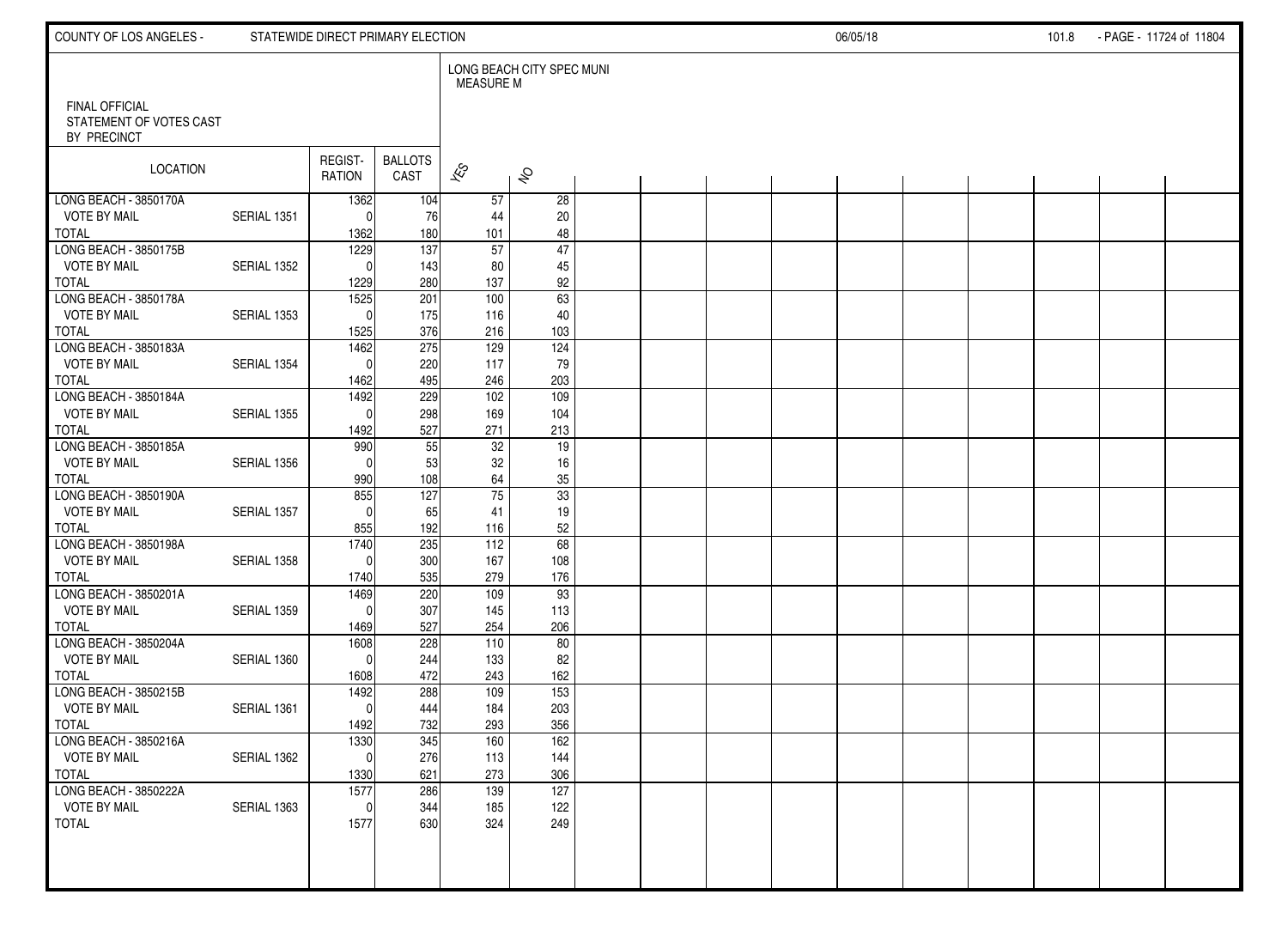| COUNTY OF LOS ANGELES -                          |             | STATEWIDE DIRECT PRIMARY ELECTION |                        |                          |                           |  |  | 06/05/18 |  | 101.9 | - PAGE - 11725 of 11804 |  |
|--------------------------------------------------|-------------|-----------------------------------|------------------------|--------------------------|---------------------------|--|--|----------|--|-------|-------------------------|--|
| <b>FINAL OFFICIAL</b><br>STATEMENT OF VOTES CAST |             |                                   |                        | MEASURE M                | LONG BEACH CITY SPEC MUNI |  |  |          |  |       |                         |  |
| BY PRECINCT                                      |             |                                   |                        |                          |                           |  |  |          |  |       |                         |  |
| LOCATION                                         |             | REGIST-<br><b>RATION</b>          | <b>BALLOTS</b><br>CAST | $\overline{\mathscr{K}}$ | $\hat{\mathcal{S}}$       |  |  |          |  |       |                         |  |
| LONG BEACH - 3850223A                            |             | 1698                              | 413                    | 172                      | 197                       |  |  |          |  |       |                         |  |
| <b>VOTE BY MAIL</b>                              | SERIAL 1364 | $\mathbf{0}$                      | 331                    | 169                      | 120                       |  |  |          |  |       |                         |  |
| <b>TOTAL</b><br>LONG BEACH - 3850227A            |             | 1698<br>$\overline{1315}$         | 744<br>234             | 341<br>151               | 317<br>68                 |  |  |          |  |       |                         |  |
| <b>VOTE BY MAIL</b>                              | SERIAL 1365 | $\Omega$                          | 185                    | 118                      | 50                        |  |  |          |  |       |                         |  |
| <b>TOTAL</b>                                     |             | 1315                              | 419                    | 269                      | 118                       |  |  |          |  |       |                         |  |
| LONG BEACH - 3850229A                            |             | 1628                              | 290                    | $\overline{157}$         | 97                        |  |  |          |  |       |                         |  |
| <b>VOTE BY MAIL</b>                              | SERIAL 1366 | $\Omega$                          | 325                    | 195                      | 99                        |  |  |          |  |       |                         |  |
| <b>TOTAL</b>                                     |             | 1628                              | 615                    | 352                      | 196                       |  |  |          |  |       |                         |  |
| LONG BEACH - 3850237A                            |             | $\frac{1612}{ }$                  | 195                    | 104                      | 73                        |  |  |          |  |       |                         |  |
| <b>VOTE BY MAIL</b><br><b>TOTAL</b>              | SERIAL 1367 | $\mathbf{0}$<br>1612              | 162<br>357             | 91<br>195                | 54<br>127                 |  |  |          |  |       |                         |  |
| LONG BEACH - 3850238A                            |             | 1223                              | 154                    | 86                       | 50                        |  |  |          |  |       |                         |  |
| <b>VOTE BY MAIL</b>                              | SERIAL 1368 | $\Omega$                          | 138                    | 81                       | 37                        |  |  |          |  |       |                         |  |
| <b>TOTAL</b>                                     |             | 1223                              | 292                    | 167                      | 87                        |  |  |          |  |       |                         |  |
| LONG BEACH - 3850239B                            |             | 1040                              | 118                    | 75                       | 39                        |  |  |          |  |       |                         |  |
| <b>VOTE BY MAIL</b>                              | SERIAL 1369 | $\Omega$                          | 142                    | 83                       | 35                        |  |  |          |  |       |                         |  |
| <b>TOTAL</b>                                     |             | 1040                              | 260                    | 158                      | 74                        |  |  |          |  |       |                         |  |
| LONG BEACH - 3850246A                            |             | 1405                              | 99                     | 43                       | 30                        |  |  |          |  |       |                         |  |
| <b>VOTE BY MAIL</b><br><b>TOTAL</b>              | SERIAL 1370 | $\Omega$                          | 125<br>224             | 74<br>117                | 31                        |  |  |          |  |       |                         |  |
| LONG BEACH - 3850247A                            |             | 1405<br>1144                      | 93                     | 62                       | 61<br>23                  |  |  |          |  |       |                         |  |
| <b>VOTE BY MAIL</b>                              | SERIAL 1371 | $\Omega$                          | 79                     | 44                       | 26                        |  |  |          |  |       |                         |  |
| <b>TOTAL</b>                                     |             | 1144                              | 172                    | 106                      | 49                        |  |  |          |  |       |                         |  |
| LONG BEACH - 3850248A                            |             | 809                               | 167                    | 95                       | 66                        |  |  |          |  |       |                         |  |
| <b>VOTE BY MAIL</b>                              | SERIAL 1372 | $\Omega$                          | 130                    | 68                       | 41                        |  |  |          |  |       |                         |  |
| <b>TOTAL</b>                                     |             | 809                               | 297                    | 163                      | 107                       |  |  |          |  |       |                         |  |
| LONG BEACH - 3850254A                            |             | 1801                              | 448                    | 150                      | 257                       |  |  |          |  |       |                         |  |
| <b>VOTE BY MAIL</b>                              | SERIAL 1373 | $\mathbf{0}$                      | 505                    | 217                      | 252                       |  |  |          |  |       |                         |  |
| <b>TOTAL</b><br>LONG BEACH - 3850255A            |             | 1801<br>1889                      | 953<br>408             | 367<br>161               | 509<br>213                |  |  |          |  |       |                         |  |
| <b>VOTE BY MAIL</b>                              | SERIAL 1374 | $\mathbf{0}$                      | 554                    | 246                      | 249                       |  |  |          |  |       |                         |  |
| <b>TOTAL</b>                                     |             | 1889                              | 962                    | 407                      | 462                       |  |  |          |  |       |                         |  |
| LONG BEACH - 3850259A                            |             | 1259                              | 264                    | 100                      | 146                       |  |  |          |  |       |                         |  |
| <b>VOTE BY MAIL</b>                              | SERIAL 1375 | 0                                 | 372                    | 147                      | 193                       |  |  |          |  |       |                         |  |
| <b>TOTAL</b>                                     |             | 1259                              | 636                    | 247                      | 339                       |  |  |          |  |       |                         |  |
| LONG BEACH - 3850262A                            |             | $\frac{1621}{ }$                  | 381                    | 144                      | 202                       |  |  |          |  |       |                         |  |
| <b>VOTE BY MAIL</b>                              | SERIAL 1376 | $\mathbf{0}$                      | 411                    | 194                      | 187                       |  |  |          |  |       |                         |  |
| TOTAL                                            |             | 1621                              | 792                    | 338                      | 389                       |  |  |          |  |       |                         |  |
|                                                  |             |                                   |                        |                          |                           |  |  |          |  |       |                         |  |
|                                                  |             |                                   |                        |                          |                           |  |  |          |  |       |                         |  |
|                                                  |             |                                   |                        |                          |                           |  |  |          |  |       |                         |  |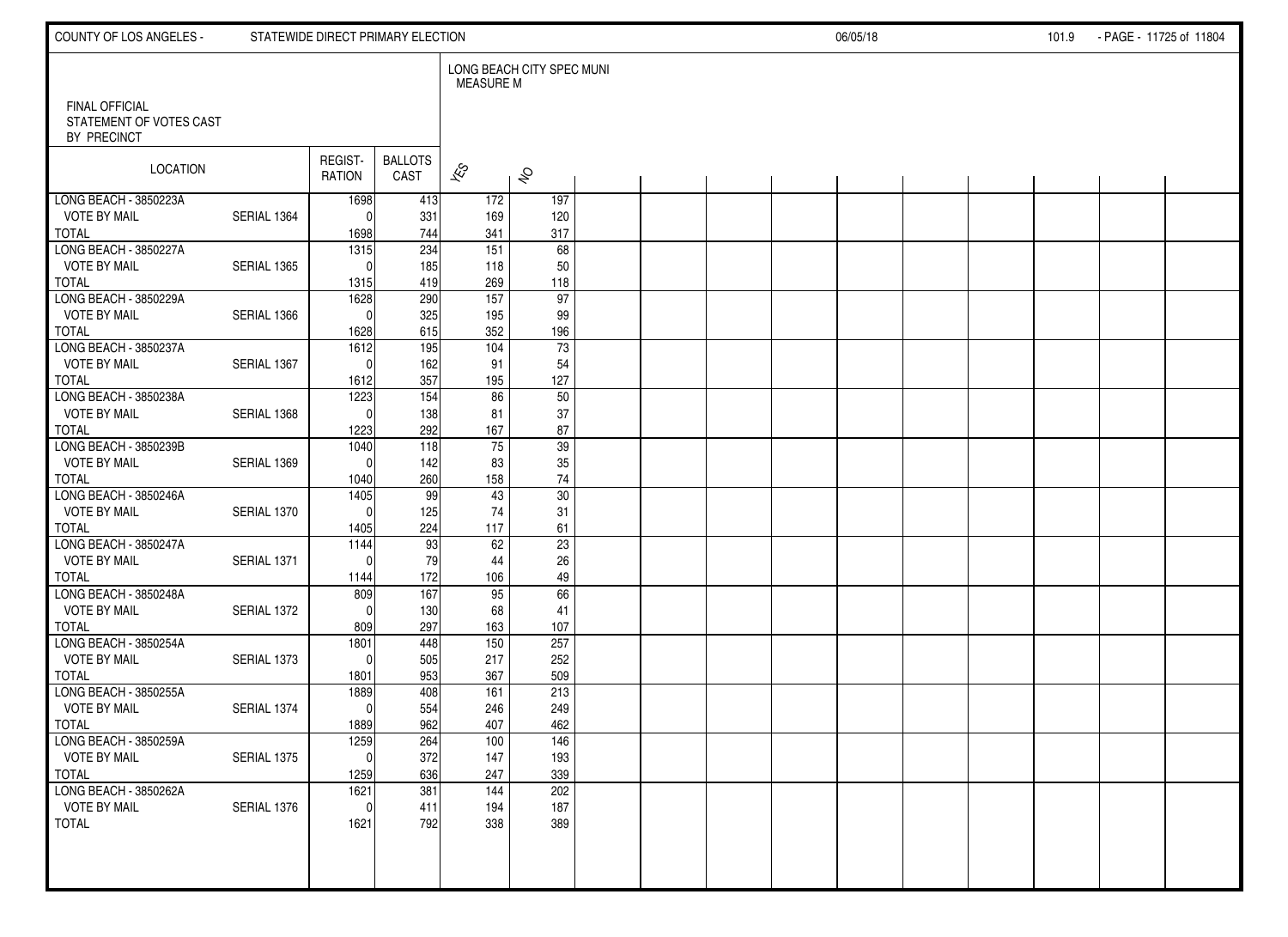| COUNTY OF LOS ANGELES -                          |             | STATEWIDE DIRECT PRIMARY ELECTION |                        |                          |                           |  |  | 06/05/18 |  | 101.10 - PAGE - 11726 of 11804 |  |
|--------------------------------------------------|-------------|-----------------------------------|------------------------|--------------------------|---------------------------|--|--|----------|--|--------------------------------|--|
| <b>FINAL OFFICIAL</b><br>STATEMENT OF VOTES CAST |             |                                   |                        | MEASURE M                | LONG BEACH CITY SPEC MUNI |  |  |          |  |                                |  |
| BY PRECINCT                                      |             |                                   |                        |                          |                           |  |  |          |  |                                |  |
| LOCATION                                         |             | REGIST-<br><b>RATION</b>          | <b>BALLOTS</b><br>CAST | $\overline{\mathscr{K}}$ | $\hat{\mathcal{S}}$       |  |  |          |  |                                |  |
| LONG BEACH - 3850270A<br><b>VOTE BY MAIL</b>     | SERIAL 1377 | 1485                              | 237                    | 121                      | 102                       |  |  |          |  |                                |  |
| <b>TOTAL</b>                                     |             | $\Omega$<br>1485                  | 221<br>458             | 97<br>218                | 95<br>197                 |  |  |          |  |                                |  |
| LONG BEACH - 3850271A                            |             | 1365                              | 279                    | 110                      | 151                       |  |  |          |  |                                |  |
| <b>VOTE BY MAIL</b>                              | SERIAL 1378 | $\Omega$                          | 265                    | 122                      | 121                       |  |  |          |  |                                |  |
| <b>TOTAL</b>                                     |             | 1365                              | 544                    | 232                      | 272                       |  |  |          |  |                                |  |
| LONG BEACH - 3850272A<br><b>VOTE BY MAIL</b>     | SERIAL 1379 | 1725<br>$\Omega$                  | 311<br>332             | 116<br>149               | $\frac{1}{173}$<br>154    |  |  |          |  |                                |  |
| <b>TOTAL</b>                                     |             | 1725                              | 643                    | 265                      | 327                       |  |  |          |  |                                |  |
| LONG BEACH - 3850275A                            |             | 1600                              | 335                    | 106                      | 207                       |  |  |          |  |                                |  |
| <b>VOTE BY MAIL</b>                              | SERIAL 1380 | $\mathbf{0}$                      | 402                    | 158                      | 205                       |  |  |          |  |                                |  |
| <b>TOTAL</b>                                     |             | 1600                              | 737                    | 264                      | 412                       |  |  |          |  |                                |  |
| LONG BEACH - 3850280A                            |             | 1209                              | 320                    | $\frac{117}{117}$        | $\frac{1}{178}$           |  |  |          |  |                                |  |
| <b>VOTE BY MAIL</b><br><b>TOTAL</b>              | SERIAL 1381 | $\Omega$<br>1209                  | 374<br>694             | 135<br>252               | 198<br>376                |  |  |          |  |                                |  |
| LONG BEACH - 3850285A                            |             | 1109                              | 242                    | 93                       | 127                       |  |  |          |  |                                |  |
| <b>VOTE BY MAIL</b>                              | SERIAL 1382 | $\Omega$                          | 240                    | 80                       | 139                       |  |  |          |  |                                |  |
| <b>TOTAL</b>                                     |             | 1109                              | 482                    | 173                      | 266                       |  |  |          |  |                                |  |
| LONG BEACH - 3850287A                            |             | 1963                              | 352                    | 143                      | $\overline{181}$          |  |  |          |  |                                |  |
| <b>VOTE BY MAIL</b>                              | SERIAL 1383 | $\Omega$                          | 489                    | 210                      | 221                       |  |  |          |  |                                |  |
| <b>TOTAL</b><br>LONG BEACH - 3850294A            |             | 1963<br>1806                      | 841<br>367             | 353<br>152               | 402<br>166                |  |  |          |  |                                |  |
| <b>VOTE BY MAIL</b>                              | SERIAL 1384 | $\Omega$                          | 351                    | 140                      | 184                       |  |  |          |  |                                |  |
| <b>TOTAL</b>                                     |             | 1806                              | 718                    | 292                      | 350                       |  |  |          |  |                                |  |
| LONG BEACH - 3850295A                            |             | 1554                              | 351                    | 100                      | 218                       |  |  |          |  |                                |  |
| <b>VOTE BY MAIL</b>                              | SERIAL 1385 | $\Omega$                          | 344                    | 137                      | 174                       |  |  |          |  |                                |  |
| <b>TOTAL</b><br>LONG BEACH - 3850296A            |             | 1554<br>1027                      | 695<br>80              | 237<br>53                | 392<br>$\overline{18}$    |  |  |          |  |                                |  |
| <b>VOTE BY MAIL</b>                              | SERIAL 1386 | $\Omega$                          | 26                     | 17                       | $\overline{4}$            |  |  |          |  |                                |  |
| <b>TOTAL</b>                                     |             | 1027                              | 106                    | 70                       | 22                        |  |  |          |  |                                |  |
| LONG BEACH - 3850302A                            |             | 1430                              | 353                    | $\frac{118}{118}$        | 211                       |  |  |          |  |                                |  |
| <b>VOTE BY MAIL</b>                              | SERIAL 1387 | $\mathbf{0}$                      | 331                    | 128                      | 173                       |  |  |          |  |                                |  |
| <b>TOTAL</b>                                     |             | 1430                              | 684                    | 246                      | 384                       |  |  |          |  |                                |  |
| LONG BEACH - 3850305A<br><b>VOTE BY MAIL</b>     | SERIAL 1388 | 1527                              | 363<br>338             | 144<br>140               | 186<br>170                |  |  |          |  |                                |  |
| <b>TOTAL</b>                                     |             | 0<br>1527                         | 701                    | 284                      | 356                       |  |  |          |  |                                |  |
| LONG BEACH - 3850309A                            |             | 1568                              | 281                    | 124                      | 138                       |  |  |          |  |                                |  |
| <b>VOTE BY MAIL</b>                              | SERIAL 1389 | $\mathbf{0}$                      | 407                    | 225                      | 145                       |  |  |          |  |                                |  |
| TOTAL                                            |             | 1568                              | 688                    | 349                      | 283                       |  |  |          |  |                                |  |
|                                                  |             |                                   |                        |                          |                           |  |  |          |  |                                |  |
|                                                  |             |                                   |                        |                          |                           |  |  |          |  |                                |  |
|                                                  |             |                                   |                        |                          |                           |  |  |          |  |                                |  |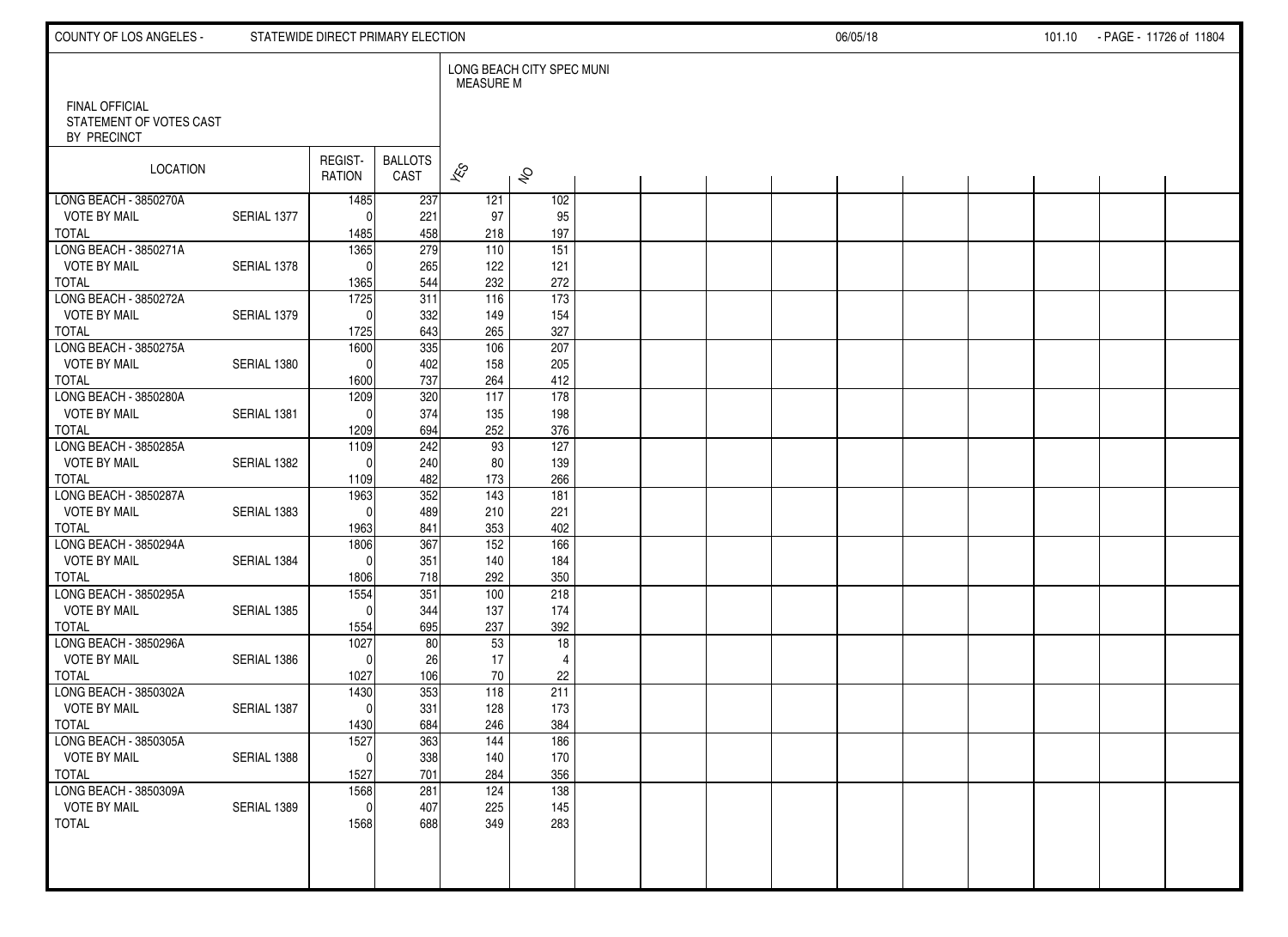| COUNTY OF LOS ANGELES -                          |             | STATEWIDE DIRECT PRIMARY ELECTION |                         |                          |                            |  |  | 06/05/18 |  | 101.11 - PAGE - 11727 of 11804 |  |
|--------------------------------------------------|-------------|-----------------------------------|-------------------------|--------------------------|----------------------------|--|--|----------|--|--------------------------------|--|
| <b>FINAL OFFICIAL</b><br>STATEMENT OF VOTES CAST |             |                                   |                         | MEASURE M                | LONG BEACH CITY SPEC MUNI  |  |  |          |  |                                |  |
| BY PRECINCT                                      |             |                                   |                         |                          |                            |  |  |          |  |                                |  |
| LOCATION                                         |             | REGIST-<br><b>RATION</b>          | <b>BALLOTS</b><br>CAST  | $\overline{\mathscr{K}}$ | $\hat{\mathcal{S}}$        |  |  |          |  |                                |  |
| LONG BEACH - 3850316A                            |             | 1350                              | 282                     | 93                       | 168                        |  |  |          |  |                                |  |
| <b>VOTE BY MAIL</b><br><b>TOTAL</b>              | SERIAL 1390 | $\Omega$<br>1350                  | 284<br>566              | 116<br>209               | 147<br>315                 |  |  |          |  |                                |  |
| LONG BEACH - 3850319A                            |             | 1669                              | 315                     | 105                      | 186                        |  |  |          |  |                                |  |
| <b>VOTE BY MAIL</b>                              | SERIAL 1391 | $\mathbf{0}$                      | 257                     | 129                      | 107                        |  |  |          |  |                                |  |
| <b>TOTAL</b>                                     |             | 1669                              | 572                     | 234                      | 293                        |  |  |          |  |                                |  |
| LONG BEACH - 3850321A<br><b>VOTE BY MAIL</b>     | SERIAL 1392 | 1563<br>$\Omega$                  | 314<br>335              | 117<br>137               | 171<br>170                 |  |  |          |  |                                |  |
| <b>TOTAL</b>                                     |             | 1563                              | 649                     | 254                      | 341                        |  |  |          |  |                                |  |
| LONG BEACH - 3850323A                            |             | 564                               | 59                      | 35                       | 17                         |  |  |          |  |                                |  |
| <b>VOTE BY MAIL</b>                              | SERIAL 1393 | $\Omega$                          | 41                      | 25                       | 13                         |  |  |          |  |                                |  |
| <b>TOTAL</b><br>LONG BEACH - 3850324A            |             | 564<br>1353                       | 100<br>248              | 60<br>$\overline{118}$   | $30\,$<br>$\overline{112}$ |  |  |          |  |                                |  |
| <b>VOTE BY MAIL</b>                              | SERIAL 1394 | $\Omega$                          | 232                     | 122                      | 91                         |  |  |          |  |                                |  |
| <b>TOTAL</b>                                     |             | 1353                              | 480                     | 240                      | 203                        |  |  |          |  |                                |  |
| LONG BEACH - 3850328A                            |             | 1312                              | 260                     | 94                       | 149                        |  |  |          |  |                                |  |
| <b>VOTE BY MAIL</b>                              | SERIAL 1395 | $\Omega$                          | 299                     | 118                      | 164                        |  |  |          |  |                                |  |
| <b>TOTAL</b><br>LONG BEACH - 3850333A            |             | 1312<br>1601                      | 559<br>$\overline{174}$ | 212<br>98                | 313<br>57                  |  |  |          |  |                                |  |
| <b>VOTE BY MAIL</b>                              | SERIAL 1396 | $\Omega$                          | 155                     | 68                       | 53                         |  |  |          |  |                                |  |
| <b>TOTAL</b>                                     |             | 1601                              | 329                     | 166                      | 110                        |  |  |          |  |                                |  |
| LONG BEACH - 3850337A                            |             | 1539                              | 358                     | 99                       | 181                        |  |  |          |  |                                |  |
| <b>VOTE BY MAIL</b>                              | SERIAL 1397 | $\Omega$                          | 376                     | 141                      | 192                        |  |  |          |  |                                |  |
| <b>TOTAL</b><br>LONG BEACH - 3850345A            |             | 1539<br>1457                      | 734<br>182              | 240<br>97                | 373<br>60                  |  |  |          |  |                                |  |
| <b>VOTE BY MAIL</b>                              | SERIAL 1398 | $\Omega$                          | 114                     | 49                       | 43                         |  |  |          |  |                                |  |
| <b>TOTAL</b>                                     |             | 1457                              | 296                     | 146                      | 103                        |  |  |          |  |                                |  |
| LONG BEACH - 3850346A                            |             | 1682                              | 386                     | 144                      | 221                        |  |  |          |  |                                |  |
| <b>VOTE BY MAIL</b><br><b>TOTAL</b>              | SERIAL 1399 | $\mathbf{0}$<br>1682              | 323<br>709              | 135<br>279               | 169<br>390                 |  |  |          |  |                                |  |
| LONG BEACH - 3850348B                            |             | 1419                              | 366                     | 119                      | 217                        |  |  |          |  |                                |  |
| <b>VOTE BY MAIL</b>                              | SERIAL 1400 | $\mathbf{0}$                      | 297                     | 116                      | 154                        |  |  |          |  |                                |  |
| <b>TOTAL</b>                                     |             | 1419                              | 663                     | 235                      | 371                        |  |  |          |  |                                |  |
| LONG BEACH - 3850355A                            |             | 1508                              | 373                     | 71                       | 154                        |  |  |          |  |                                |  |
| <b>VOTE BY MAIL</b><br><b>TOTAL</b>              | SERIAL 1401 | 0<br>1508                         | 366<br>739              | 130<br>201               | 194<br>348                 |  |  |          |  |                                |  |
| LONG BEACH - 3850356A                            |             | 979                               | 220                     | 63                       | 101                        |  |  |          |  |                                |  |
| <b>VOTE BY MAIL</b>                              | SERIAL 1402 | $\mathbf{0}$                      | 222                     | 100                      | 97                         |  |  |          |  |                                |  |
| TOTAL                                            |             | 979                               | 442                     | 163                      | 198                        |  |  |          |  |                                |  |
|                                                  |             |                                   |                         |                          |                            |  |  |          |  |                                |  |
|                                                  |             |                                   |                         |                          |                            |  |  |          |  |                                |  |
|                                                  |             |                                   |                         |                          |                            |  |  |          |  |                                |  |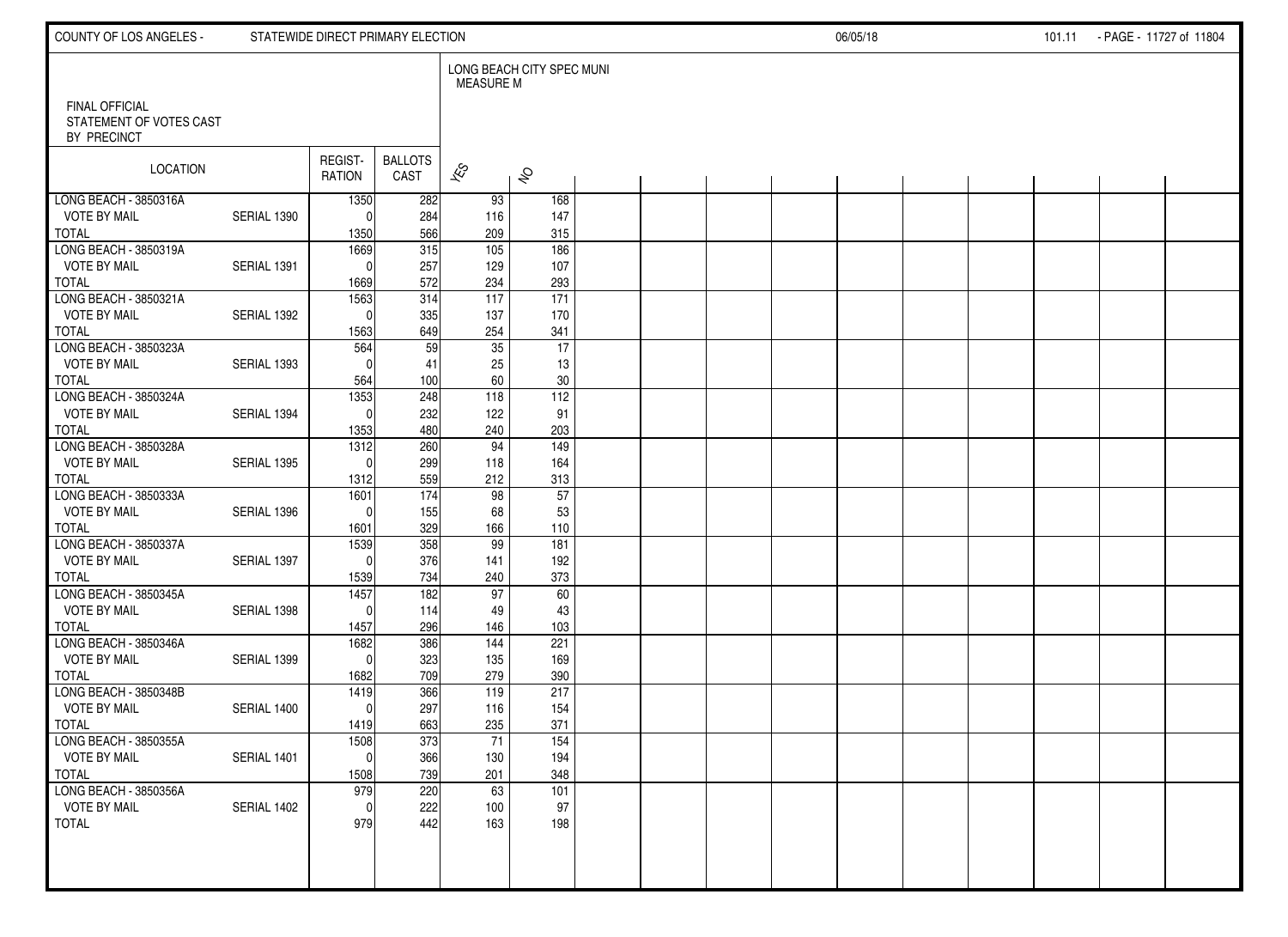| COUNTY OF LOS ANGELES -                          |             | STATEWIDE DIRECT PRIMARY ELECTION |                |                          |                           |  |  | 06/05/18 |  | 101.12 - PAGE - 11728 of 11804 |  |
|--------------------------------------------------|-------------|-----------------------------------|----------------|--------------------------|---------------------------|--|--|----------|--|--------------------------------|--|
| <b>FINAL OFFICIAL</b><br>STATEMENT OF VOTES CAST |             |                                   |                | <b>MEASURE M</b>         | LONG BEACH CITY SPEC MUNI |  |  |          |  |                                |  |
| BY PRECINCT                                      |             |                                   |                |                          |                           |  |  |          |  |                                |  |
| LOCATION                                         |             | REGIST-                           | <b>BALLOTS</b> |                          |                           |  |  |          |  |                                |  |
|                                                  |             | <b>RATION</b>                     | CAST           | $\overline{\mathscr{K}}$ | $\hat{\mathcal{S}}$       |  |  |          |  |                                |  |
| LONG BEACH - 3850362A<br><b>VOTE BY MAIL</b>     | SERIAL 1403 | 1068                              | 171            | 106                      | 58                        |  |  |          |  |                                |  |
| <b>TOTAL</b>                                     |             | $\mathbf{0}$<br>1068              | 149<br>320     | 82<br>188                | 47<br>105                 |  |  |          |  |                                |  |
| LONG BEACH - 3850363A                            |             | 1350                              | 337            | 84                       | 162                       |  |  |          |  |                                |  |
| <b>VOTE BY MAIL</b><br><b>TOTAL</b>              | SERIAL 1404 | $\Omega$<br>1350                  | 270<br>607     | 123<br>207               | 128<br>290                |  |  |          |  |                                |  |
| LONG BEACH - 3850364A                            |             | 1389                              | 65             | 40                       | 21                        |  |  |          |  |                                |  |
| <b>VOTE BY MAIL</b>                              | SERIAL 1405 | $\Omega$                          | 96             | 67                       | 19                        |  |  |          |  |                                |  |
| <b>TOTAL</b><br>LONG BEACH - 3850366C            |             | 1389<br>1252                      | 161<br>327     | 107<br>94                | 40<br>198                 |  |  |          |  |                                |  |
| <b>VOTE BY MAIL</b>                              | SERIAL 1406 | $\mathbf{0}$                      | 236            | 80                       | 138                       |  |  |          |  |                                |  |
| <b>TOTAL</b><br>LONG BEACH - 3850367A            |             | 1252<br>998                       | 563<br>202     | 174<br>53                | 336<br>$\overline{110}$   |  |  |          |  |                                |  |
| <b>VOTE BY MAIL</b>                              | SERIAL 1407 | $\Omega$                          | 189            | 70                       | 100                       |  |  |          |  |                                |  |
| <b>TOTAL</b>                                     |             | 998                               | 391            | 123                      | 210                       |  |  |          |  |                                |  |
| LONG BEACH - 3850368A<br><b>VOTE BY MAIL</b>     | SERIAL 1408 | 1704<br>$\Omega$                  | 219<br>180     | $\frac{137}{2}$<br>120   | 60<br>42                  |  |  |          |  |                                |  |
| <b>TOTAL</b>                                     |             | 1704                              | 399            | 257                      | 102                       |  |  |          |  |                                |  |
| LONG BEACH - 3850371A                            |             | 1824                              | 376            | 138                      | 194                       |  |  |          |  |                                |  |
| <b>VOTE BY MAIL</b><br><b>TOTAL</b>              | SERIAL 1409 | $\Omega$<br>1824                  | 348<br>724     | 150<br>288               | 166<br>360                |  |  |          |  |                                |  |
| LONG BEACH - 3850372A                            |             | 1457                              | 395            | 100                      | 271                       |  |  |          |  |                                |  |
| <b>VOTE BY MAIL</b><br><b>TOTAL</b>              | SERIAL 1410 | $\Omega$<br>1457                  | 262<br>657     | 85<br>185                | 154<br>425                |  |  |          |  |                                |  |
| LONG BEACH - 3850373A                            |             | 1209                              | 278            | 83                       | 114                       |  |  |          |  |                                |  |
| <b>VOTE BY MAIL</b>                              | SERIAL 1411 | $\Omega$                          | 227            | 71                       | 135                       |  |  |          |  |                                |  |
| <b>TOTAL</b><br>LONG BEACH - 3850374A            |             | 1209<br>1444                      | 505<br>286     | 154<br>93                | 249<br>158                |  |  |          |  |                                |  |
| <b>VOTE BY MAIL</b>                              | SERIAL 1412 | $\Omega$                          | 293            | 95                       | 174                       |  |  |          |  |                                |  |
| <b>TOTAL</b><br>LONG BEACH - 3850378A            |             | 1444<br>1255                      | 579<br>244     | 188<br>105               | 332<br>$\frac{118}{118}$  |  |  |          |  |                                |  |
| <b>VOTE BY MAIL</b>                              | SERIAL 1413 | $\Omega$                          | 200            | 79                       | 90                        |  |  |          |  |                                |  |
| <b>TOTAL</b><br>LONG BEACH - 3850379A            |             | 1255<br>1004                      | 444            | 184                      | 208                       |  |  |          |  |                                |  |
| <b>VOTE BY MAIL</b>                              | SERIAL 1414 | 0                                 | 91<br>71       | 45<br>55                 | 27<br>9                   |  |  |          |  |                                |  |
| <b>TOTAL</b>                                     |             | 1004                              | 162            | 100                      | 36                        |  |  |          |  |                                |  |
| LONG BEACH - 3850380A<br><b>VOTE BY MAIL</b>     | SERIAL 1415 | 422<br>$\mathbf{0}$               | 56<br>53       | $\overline{35}$<br>21    | $\overline{17}$<br>24     |  |  |          |  |                                |  |
| <b>TOTAL</b>                                     |             | 422                               | 109            | 56                       | 41                        |  |  |          |  |                                |  |
|                                                  |             |                                   |                |                          |                           |  |  |          |  |                                |  |
|                                                  |             |                                   |                |                          |                           |  |  |          |  |                                |  |
|                                                  |             |                                   |                |                          |                           |  |  |          |  |                                |  |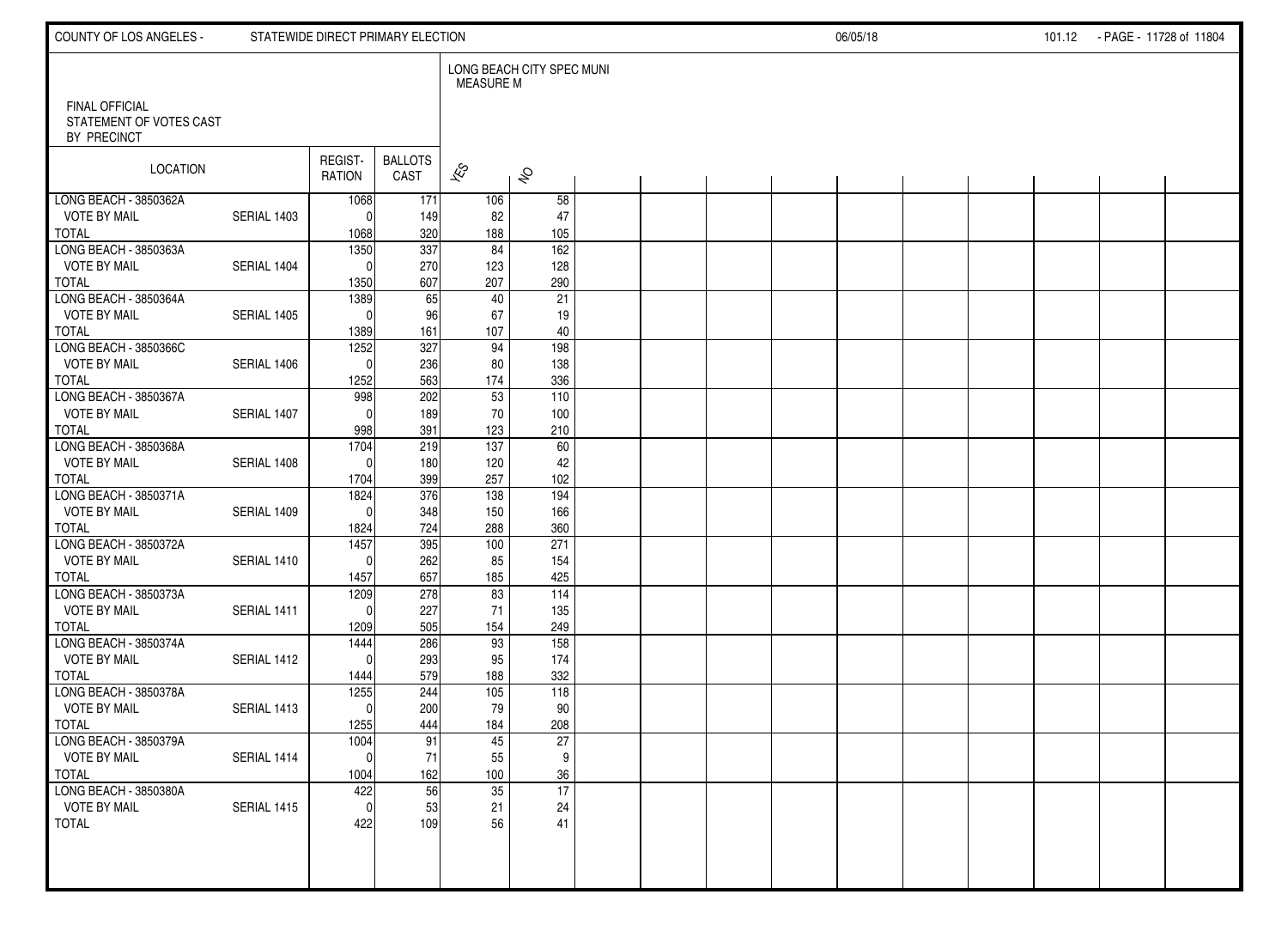| COUNTY OF LOS ANGELES -                          |             | STATEWIDE DIRECT PRIMARY ELECTION |                  |                          |                           |  | 06/05/18 |  |  |  |  |  | 101.13 - PAGE - 11729 of 11804 |  |
|--------------------------------------------------|-------------|-----------------------------------|------------------|--------------------------|---------------------------|--|----------|--|--|--|--|--|--------------------------------|--|
| <b>FINAL OFFICIAL</b><br>STATEMENT OF VOTES CAST |             |                                   |                  | <b>MEASURE M</b>         | LONG BEACH CITY SPEC MUNI |  |          |  |  |  |  |  |                                |  |
| BY PRECINCT                                      |             |                                   |                  |                          |                           |  |          |  |  |  |  |  |                                |  |
| LOCATION                                         |             | REGIST-                           | <b>BALLOTS</b>   | $\overline{\mathscr{K}}$ |                           |  |          |  |  |  |  |  |                                |  |
|                                                  |             | <b>RATION</b>                     | CAST             |                          | $\hat{\mathcal{S}}$       |  |          |  |  |  |  |  |                                |  |
| LONG BEACH - 3850384A<br><b>VOTE BY MAIL</b>     | SERIAL 1416 | 972<br>$\mathbf{0}$               | 108<br>120       | 45<br>72                 | 49<br>26                  |  |          |  |  |  |  |  |                                |  |
| <b>TOTAL</b>                                     |             | 972                               | 228              | 117                      | $75\,$                    |  |          |  |  |  |  |  |                                |  |
| LONG BEACH - 3850386C                            |             | $\overline{1110}$                 | 150              | 76                       | $\overline{49}$           |  |          |  |  |  |  |  |                                |  |
| <b>VOTE BY MAIL</b><br><b>TOTAL</b>              | SERIAL 1417 | $\Omega$<br>1110                  | 85<br>235        | 44<br>120                | 31<br>80                  |  |          |  |  |  |  |  |                                |  |
| LONG BEACH - 3850395A                            |             | 917                               | 74               | 46                       | 19                        |  |          |  |  |  |  |  |                                |  |
| <b>VOTE BY MAIL</b><br><b>TOTAL</b>              | SERIAL 1418 | $\Omega$<br>917                   | 65<br>139        | 38<br>84                 | 18<br>37                  |  |          |  |  |  |  |  |                                |  |
| LONG BEACH - 3850396A                            |             | 1479                              | $\overline{107}$ | 58                       | 41                        |  |          |  |  |  |  |  |                                |  |
| <b>VOTE BY MAIL</b>                              | SERIAL 1419 | $\Omega$                          | 114              | 62                       | 41                        |  |          |  |  |  |  |  |                                |  |
| <b>TOTAL</b><br>LONG BEACH - 3850400A            |             | 1479<br>1051                      | 221<br>122       | 120<br>68                | 82<br>$\overline{47}$     |  |          |  |  |  |  |  |                                |  |
| <b>VOTE BY MAIL</b>                              | SERIAL 1420 | $\Omega$                          | 113              | 69                       | 32                        |  |          |  |  |  |  |  |                                |  |
| <b>TOTAL</b><br>LONG BEACH - 3850402A            |             | 1051<br>809                       | 235<br>144       | 137<br>93                | 79<br>47                  |  |          |  |  |  |  |  |                                |  |
| <b>VOTE BY MAIL</b>                              | SERIAL 1421 | $\Omega$                          | 62               | 31                       | 24                        |  |          |  |  |  |  |  |                                |  |
| <b>TOTAL</b>                                     |             | 809                               | 206              | 124                      | $71$                      |  |          |  |  |  |  |  |                                |  |
| LONG BEACH - 3850415A<br><b>VOTE BY MAIL</b>     | SERIAL 1422 | $\overline{1131}$<br>$\Omega$     | 84<br>58         | 49<br>41                 | 16<br>8                   |  |          |  |  |  |  |  |                                |  |
| <b>TOTAL</b>                                     |             | 1131                              | 142              | 90                       | 24                        |  |          |  |  |  |  |  |                                |  |
| LONG BEACH - 3850445A<br><b>VOTE BY MAIL</b>     | SERIAL 1423 | 1159<br>$\Omega$                  | 253<br>334       | 90                       | $\frac{147}{147}$<br>166  |  |          |  |  |  |  |  |                                |  |
| <b>TOTAL</b>                                     |             | 1159                              | 587              | 140<br>230               | 313                       |  |          |  |  |  |  |  |                                |  |
| LONG BEACH - 3850447A                            |             | 1606                              | 374              | 116                      | 207                       |  |          |  |  |  |  |  |                                |  |
| <b>VOTE BY MAIL</b><br><b>TOTAL</b>              | SERIAL 1424 | $\Omega$<br>1606                  | 381<br>755       | 155<br>271               | 180<br>387                |  |          |  |  |  |  |  |                                |  |
| LONG BEACH - 3850481A                            |             | 943                               | 197              | 95                       | 84                        |  |          |  |  |  |  |  |                                |  |
| <b>VOTE BY MAIL</b><br><b>TOTAL</b>              | SERIAL 1425 | $\Omega$<br>943                   | 252<br>449       | 106<br>201               | 115<br>199                |  |          |  |  |  |  |  |                                |  |
| LONG BEACH - 3850517A                            |             | 849                               | 134              | 76                       | 45                        |  |          |  |  |  |  |  |                                |  |
| <b>VOTE BY MAIL</b>                              | SERIAL 1426 | $\mathbf{0}$                      | 112              | 80                       | 21                        |  |          |  |  |  |  |  |                                |  |
| <b>TOTAL</b><br>LONG BEACH - 3850530A            |             | 849<br>855                        | 246<br>91        | 156<br>35                | 66<br>49                  |  |          |  |  |  |  |  |                                |  |
| <b>VOTE BY MAIL</b>                              | SERIAL 1427 | 0                                 | 142              | 60                       | 63                        |  |          |  |  |  |  |  |                                |  |
| <b>TOTAL</b><br>LONG BEACH - 3850533A            |             | 855<br>1660                       | 233<br>345       | 95<br>192                | 112<br>126                |  |          |  |  |  |  |  |                                |  |
| <b>VOTE BY MAIL</b>                              | SERIAL 1428 | 0                                 | 356              | 186                      | 129                       |  |          |  |  |  |  |  |                                |  |
| TOTAL                                            |             | 1660                              | 701              | 378                      | 255                       |  |          |  |  |  |  |  |                                |  |
|                                                  |             |                                   |                  |                          |                           |  |          |  |  |  |  |  |                                |  |
|                                                  |             |                                   |                  |                          |                           |  |          |  |  |  |  |  |                                |  |
|                                                  |             |                                   |                  |                          |                           |  |          |  |  |  |  |  |                                |  |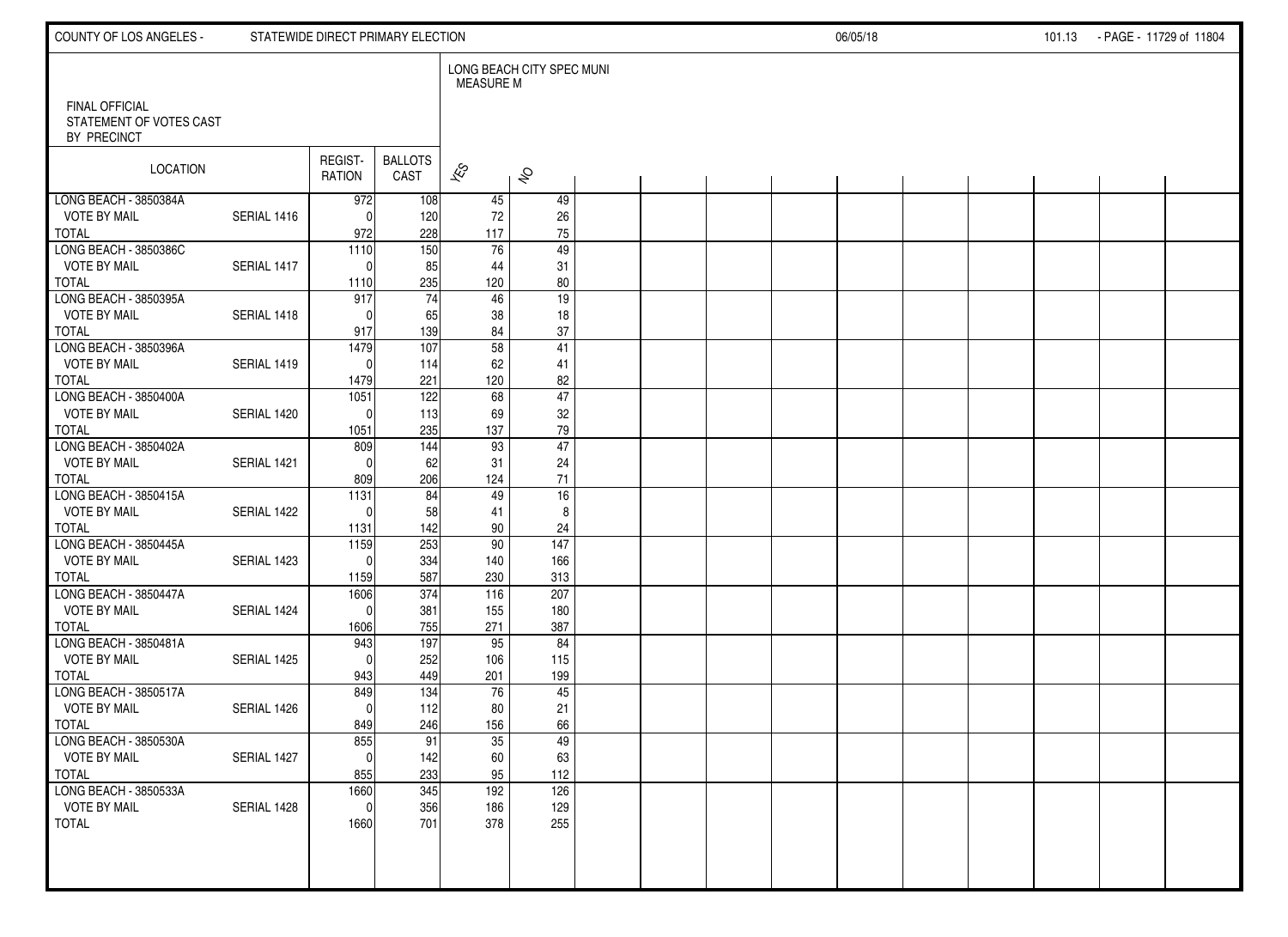| COUNTY OF LOS ANGELES -                          |             | STATEWIDE DIRECT PRIMARY ELECTION |                 |                          |                               |  | 06/05/18 |  |  |  |  |  | 101.14 - PAGE - 11730 of 11804 |  |
|--------------------------------------------------|-------------|-----------------------------------|-----------------|--------------------------|-------------------------------|--|----------|--|--|--|--|--|--------------------------------|--|
| <b>FINAL OFFICIAL</b><br>STATEMENT OF VOTES CAST |             |                                   |                 | <b>MEASURE M</b>         | LONG BEACH CITY SPEC MUNI     |  |          |  |  |  |  |  |                                |  |
| BY PRECINCT                                      |             |                                   |                 |                          |                               |  |          |  |  |  |  |  |                                |  |
| LOCATION                                         |             | REGIST-                           | <b>BALLOTS</b>  | $\overline{\mathscr{K}}$ |                               |  |          |  |  |  |  |  |                                |  |
|                                                  |             | <b>RATION</b>                     | CAST            |                          | $\hat{\mathcal{S}}$           |  |          |  |  |  |  |  |                                |  |
| LONG BEACH - 3850539A<br><b>VOTE BY MAIL</b>     | SERIAL 1429 | 1507<br>$\mathbf{0}$              | 356<br>328      | $\overline{135}$<br>130  | 201<br>161                    |  |          |  |  |  |  |  |                                |  |
| <b>TOTAL</b>                                     |             | 1507                              | 684             | 265                      | 362                           |  |          |  |  |  |  |  |                                |  |
| LONG BEACH - 3850545A*<br><b>VOTE BY MAIL</b>    | SERIAL 6107 | 21<br>$\Omega$                    |                 | 0                        | $\mathbf 0$<br>$\overline{c}$ |  |          |  |  |  |  |  |                                |  |
| <b>TOTAL</b>                                     |             | 21                                |                 |                          | $\overline{c}$                |  |          |  |  |  |  |  |                                |  |
| LONG BEACH - 3850545B<br><b>VOTE BY MAIL</b>     | SERIAL 1430 | 778<br>$\mathbf{0}$               | 52<br>121       | 29<br>68                 | $\overline{20}$<br>39         |  |          |  |  |  |  |  |                                |  |
| <b>TOTAL</b>                                     |             | 778                               | 173             | 97                       | 59                            |  |          |  |  |  |  |  |                                |  |
| LONG BEACH - 3850549A<br><b>VOTE BY MAIL</b>     | SERIAL 1431 | 1653<br>$\mathbf{0}$              | 226<br>353      | 96<br>144                | 101<br>179                    |  |          |  |  |  |  |  |                                |  |
| <b>TOTAL</b>                                     |             | 1653                              | 579             | 240                      | 280                           |  |          |  |  |  |  |  |                                |  |
| LONG BEACH - 3850552A                            |             | 737                               | $\overline{77}$ | 38                       | $\overline{24}$               |  |          |  |  |  |  |  |                                |  |
| <b>VOTE BY MAIL</b><br><b>TOTAL</b>              | SERIAL 1432 | $\Omega$<br>737                   | 80<br>157       | 44<br>82                 | 22<br>46                      |  |          |  |  |  |  |  |                                |  |
| LONG BEACH - 3850553A                            |             | 1220                              | 111             | 60                       | 35                            |  |          |  |  |  |  |  |                                |  |
| <b>VOTE BY MAIL</b><br><b>TOTAL</b>              | SERIAL 1433 | $\Omega$<br>1220                  | 85<br>196       | 52<br>112                | 26<br>61                      |  |          |  |  |  |  |  |                                |  |
| LONG BEACH - 3850554A                            |             | 771                               | 48              | 33                       | $\overline{11}$               |  |          |  |  |  |  |  |                                |  |
| <b>VOTE BY MAIL</b><br><b>TOTAL</b>              | SERIAL 1434 | $\Omega$<br>771                   | 74<br>122       | 47<br>80                 | 23<br>34                      |  |          |  |  |  |  |  |                                |  |
| LONG BEACH - 3850555A                            |             | 1721                              | 183             | 105                      | 49                            |  |          |  |  |  |  |  |                                |  |
| <b>VOTE BY MAIL</b><br><b>TOTAL</b>              | SERIAL 1435 | $\Omega$<br>1721                  | 122<br>305      | 66<br>171                | 34<br>83                      |  |          |  |  |  |  |  |                                |  |
| LONG BEACH - 3850558B                            |             | 1132                              | $\frac{1}{2}$   | 78                       | 79                            |  |          |  |  |  |  |  |                                |  |
| <b>VOTE BY MAIL</b><br><b>TOTAL</b>              | SERIAL 1436 | $\Omega$                          | 162<br>334      | 75                       | 62                            |  |          |  |  |  |  |  |                                |  |
| LONG BEACH - 3850559B                            |             | 1132<br>1262                      | 248             | 153<br>117               | 141<br>109                    |  |          |  |  |  |  |  |                                |  |
| <b>VOTE BY MAIL</b>                              | SERIAL 1437 | $\mathbf{0}$                      | 198             | 71                       | 91                            |  |          |  |  |  |  |  |                                |  |
| <b>TOTAL</b><br>LONG BEACH - 3850562A            |             | 1262<br>1133                      | 446<br>272      | 188<br>118               | 200<br>$\overline{133}$       |  |          |  |  |  |  |  |                                |  |
| <b>VOTE BY MAIL</b>                              | SERIAL 1438 | $\mathbf{0}$                      | 310             | 143                      | 141                           |  |          |  |  |  |  |  |                                |  |
| <b>TOTAL</b><br>LONG BEACH - 3850563A            |             | 1133<br>962                       | 582<br>208      | 261<br>105               | 274<br>76                     |  |          |  |  |  |  |  |                                |  |
| <b>VOTE BY MAIL</b>                              | SERIAL 1439 | $\overline{0}$                    | 170             | 78                       | 76                            |  |          |  |  |  |  |  |                                |  |
| <b>TOTAL</b><br>LONG BEACH - 3850564B            |             | 962<br>1073                       | 378<br>179      | 183<br>94                | 152<br>$\overline{71}$        |  |          |  |  |  |  |  |                                |  |
| <b>VOTE BY MAIL</b>                              | SERIAL 1440 | $\mathbf{0}$                      | 162             | 95                       | 47                            |  |          |  |  |  |  |  |                                |  |
| TOTAL                                            |             | 1073                              | 341             | 189                      | 118                           |  |          |  |  |  |  |  |                                |  |
|                                                  |             |                                   |                 |                          |                               |  |          |  |  |  |  |  |                                |  |
|                                                  |             |                                   |                 |                          |                               |  |          |  |  |  |  |  |                                |  |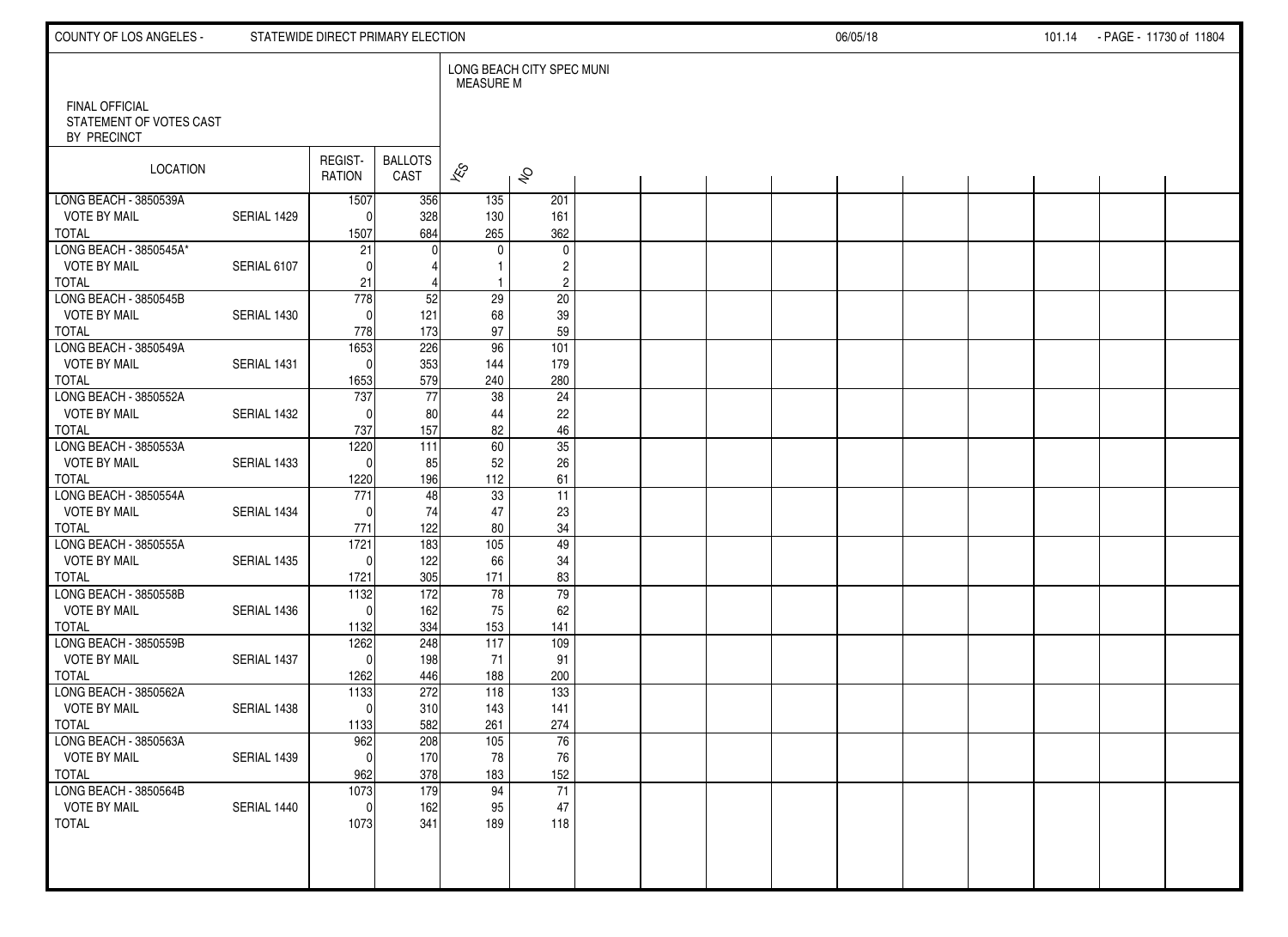| COUNTY OF LOS ANGELES -                                         | 06/05/18    |                          |                        |                          |                           |  | 101.15 PAGE - 11731 of 11804 |  |  |  |  |  |  |  |
|-----------------------------------------------------------------|-------------|--------------------------|------------------------|--------------------------|---------------------------|--|------------------------------|--|--|--|--|--|--|--|
|                                                                 |             |                          |                        | <b>MEASURE M</b>         | LONG BEACH CITY SPEC MUNI |  |                              |  |  |  |  |  |  |  |
| <b>FINAL OFFICIAL</b><br>STATEMENT OF VOTES CAST<br>BY PRECINCT |             |                          |                        |                          |                           |  |                              |  |  |  |  |  |  |  |
| LOCATION                                                        |             | REGIST-<br><b>RATION</b> | <b>BALLOTS</b><br>CAST | $\overline{\mathscr{E}}$ | $\hat{\mathcal{S}}$       |  |                              |  |  |  |  |  |  |  |
| LONG BEACH - 3850568A                                           |             | 999                      | 183                    | 93                       | 66                        |  |                              |  |  |  |  |  |  |  |
| <b>VOTE BY MAIL</b>                                             | SERIAL 1441 | $\Omega$                 | 149                    | 70                       | 55                        |  |                              |  |  |  |  |  |  |  |
| <b>TOTAL</b>                                                    |             | 999                      | 332                    | 163                      | 121                       |  |                              |  |  |  |  |  |  |  |
| LONG BEACH - 3850572A                                           |             | 1288                     | $\overline{154}$       | 74                       | $\overline{70}$           |  |                              |  |  |  |  |  |  |  |
| <b>VOTE BY MAIL</b><br><b>TOTAL</b>                             | SERIAL 1442 | $\mathbf{0}$             | 166<br>320             | 88<br>162                | 59<br>129                 |  |                              |  |  |  |  |  |  |  |
| LONG BEACH 3850577A                                             |             | 1288<br>1250             | 109                    | 56                       | $\overline{35}$           |  |                              |  |  |  |  |  |  |  |
| <b>VOTE BY MAIL</b>                                             | SERIAL 1443 | $\Omega$                 | 150                    | 94                       | 43                        |  |                              |  |  |  |  |  |  |  |
| <b>TOTAL</b>                                                    |             | 1250                     | 259                    | 150                      | ${\bf 78}$                |  |                              |  |  |  |  |  |  |  |
| LONG BEACH - 3850591A                                           |             | 1397                     | 199                    | 105                      | $\overline{55}$           |  |                              |  |  |  |  |  |  |  |
| <b>VOTE BY MAIL</b>                                             | SERIAL 1444 | $\Omega$                 | 114                    | 71                       | 33                        |  |                              |  |  |  |  |  |  |  |
| <b>TOTAL</b>                                                    |             | 1397                     | 313                    | 176                      | 88                        |  |                              |  |  |  |  |  |  |  |
| LONG BEACH - 3850593A                                           |             | 1204                     | 136                    | 90                       | $\overline{32}$           |  |                              |  |  |  |  |  |  |  |
| <b>VOTE BY MAIL</b>                                             | SERIAL 1445 | $\Omega$                 | 113                    | 76                       | 23                        |  |                              |  |  |  |  |  |  |  |
| <b>TOTAL</b>                                                    |             | 1204                     | 249                    | 166                      | 55                        |  |                              |  |  |  |  |  |  |  |
| LONG BEACH - 3850594A                                           |             | 1382                     | 176                    | 104                      | 57                        |  |                              |  |  |  |  |  |  |  |
| <b>VOTE BY MAIL</b>                                             | SERIAL 1446 | $\Omega$                 | 127                    | 80                       | 36                        |  |                              |  |  |  |  |  |  |  |
| <b>TOTAL</b>                                                    |             | 1382                     | 303                    | 184                      | 93                        |  |                              |  |  |  |  |  |  |  |
| LONG BEACH - 3850611C<br><b>VOTE BY MAIL</b>                    | SERIAL 1447 | 1279<br>$\Omega$         | 97<br>103              | 41                       | 23                        |  |                              |  |  |  |  |  |  |  |
| <b>TOTAL</b>                                                    |             | 1279                     | 200                    | 64<br>105                | 25<br>48                  |  |                              |  |  |  |  |  |  |  |
| LONG BEACH - 3850612A                                           |             | 1027                     | 160                    | 84                       | 57                        |  |                              |  |  |  |  |  |  |  |
| <b>VOTE BY MAIL</b>                                             | SERIAL 1448 | $\Omega$                 | 101                    | 60                       | 27                        |  |                              |  |  |  |  |  |  |  |
| <b>TOTAL</b>                                                    |             | 1027                     | 261                    | 144                      | 84                        |  |                              |  |  |  |  |  |  |  |
| LONG BEACH - 3850614A                                           |             | 828                      | 88                     | 55                       | 19                        |  |                              |  |  |  |  |  |  |  |
| <b>VOTE BY MAIL</b>                                             | SERIAL 1449 | $\Omega$                 | 51                     | 32                       | 15                        |  |                              |  |  |  |  |  |  |  |
| <b>TOTAL</b>                                                    |             | 828                      | 139                    | 87                       | 34                        |  |                              |  |  |  |  |  |  |  |
| LONG BEACH - 3850616A                                           |             | 1455                     | 204                    | $\overline{105}$         | 80                        |  |                              |  |  |  |  |  |  |  |
| <b>VOTE BY MAIL</b>                                             | SERIAL 1450 | $\mathbf{0}$             | 210                    | 111                      | 77                        |  |                              |  |  |  |  |  |  |  |
| <b>TOTAL</b>                                                    |             | 1455                     | 414                    | 216                      | 157                       |  |                              |  |  |  |  |  |  |  |
| LONG BEACH - 3850617A                                           |             | 1439                     | 168                    | 77                       | 71                        |  |                              |  |  |  |  |  |  |  |
| <b>VOTE BY MAIL</b><br><b>TOTAL</b>                             | SERIAL 1451 | $\mathbf{0}$             | 181                    | 96<br>173                | 59<br>130                 |  |                              |  |  |  |  |  |  |  |
| LONG BEACH - 3850620A                                           |             | 1439<br>1129             | 349<br>210             | 110                      | 81                        |  |                              |  |  |  |  |  |  |  |
| <b>VOTE BY MAIL</b>                                             | SERIAL 1452 | -01                      | 102                    | 46                       | 40                        |  |                              |  |  |  |  |  |  |  |
| <b>TOTAL</b>                                                    |             | 1129                     | 312                    | 156                      | 121                       |  |                              |  |  |  |  |  |  |  |
| LONG BEACH - 3850621A                                           |             | 1808                     | 220                    | 128                      | 76                        |  |                              |  |  |  |  |  |  |  |
| <b>VOTE BY MAIL</b>                                             | SERIAL 1453 | 0                        | 209                    | 123                      | 76                        |  |                              |  |  |  |  |  |  |  |
| TOTAL                                                           |             | 1808                     | 429                    | 251                      | 152                       |  |                              |  |  |  |  |  |  |  |
|                                                                 |             |                          |                        |                          |                           |  |                              |  |  |  |  |  |  |  |
|                                                                 |             |                          |                        |                          |                           |  |                              |  |  |  |  |  |  |  |
|                                                                 |             |                          |                        |                          |                           |  |                              |  |  |  |  |  |  |  |
|                                                                 |             |                          |                        |                          |                           |  |                              |  |  |  |  |  |  |  |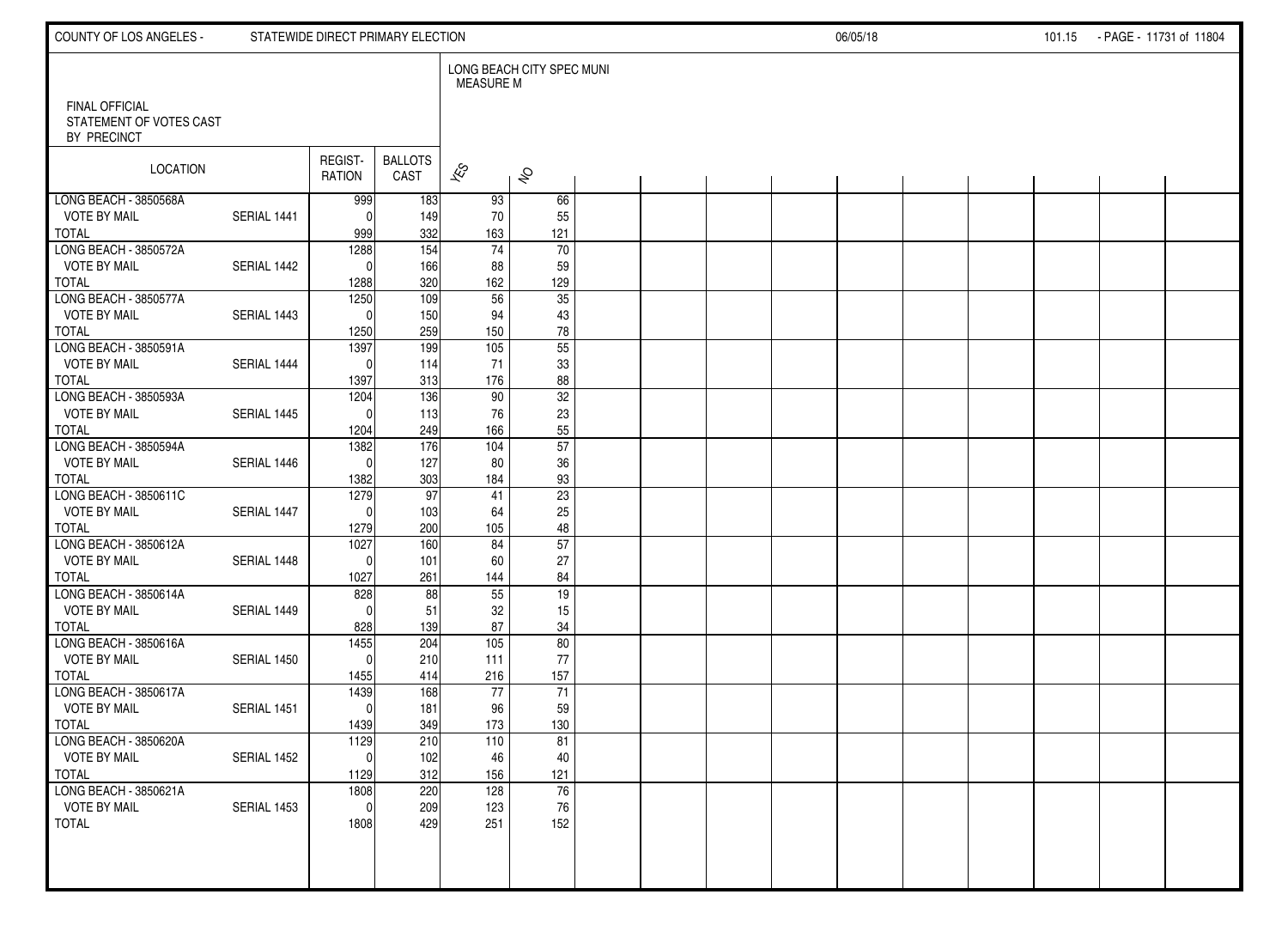| COUNTY OF LOS ANGELES -                          |             | STATEWIDE DIRECT PRIMARY ELECTION |                         |                          |                           | 06/05/18 |  |  |  |  | 101.16 - PAGE - 11732 of 11804 |  |  |
|--------------------------------------------------|-------------|-----------------------------------|-------------------------|--------------------------|---------------------------|----------|--|--|--|--|--------------------------------|--|--|
| <b>FINAL OFFICIAL</b><br>STATEMENT OF VOTES CAST |             |                                   |                         | MEASURE M                | LONG BEACH CITY SPEC MUNI |          |  |  |  |  |                                |  |  |
| BY PRECINCT                                      |             |                                   |                         |                          |                           |          |  |  |  |  |                                |  |  |
| LOCATION                                         |             | REGIST-                           | <b>BALLOTS</b>          | $\overline{\mathscr{K}}$ |                           |          |  |  |  |  |                                |  |  |
|                                                  |             | <b>RATION</b>                     | CAST                    |                          | $\hat{\mathcal{S}}$       |          |  |  |  |  |                                |  |  |
| LONG BEACH - 3850624A<br><b>VOTE BY MAIL</b>     | SERIAL 1454 | 1389<br>$\mathbf{0}$              | 163<br>169              | 83<br>101                | 65<br>53                  |          |  |  |  |  |                                |  |  |
| <b>TOTAL</b>                                     |             | 1389                              | 332                     | 184                      | 118                       |          |  |  |  |  |                                |  |  |
| LONG BEACH - 3850625A<br><b>VOTE BY MAIL</b>     | SERIAL 1455 | 1320<br>$\Omega$                  | $\overline{113}$<br>164 | 57<br>92                 | 40<br>54                  |          |  |  |  |  |                                |  |  |
| <b>TOTAL</b>                                     |             | 1320                              | 277                     | 149                      | 94                        |          |  |  |  |  |                                |  |  |
| LONG BEACH - 3850632A                            |             | 1293<br>$\Omega$                  | 304                     | 122                      | 160                       |          |  |  |  |  |                                |  |  |
| <b>VOTE BY MAIL</b><br><b>TOTAL</b>              | SERIAL 1456 | 1293                              | 272<br>576              | 118<br>240               | 135<br>295                |          |  |  |  |  |                                |  |  |
| LONG BEACH - 3850636A                            |             | 1429                              | 331                     | 113                      | 150                       |          |  |  |  |  |                                |  |  |
| <b>VOTE BY MAIL</b><br><b>TOTAL</b>              | SERIAL 1457 | $\mathbf{0}$<br>1429              | 271<br>602              | 104<br>217               | 138<br>288                |          |  |  |  |  |                                |  |  |
| LONG BEACH - 3850637D                            |             | 928                               | 228                     | 72                       | 138                       |          |  |  |  |  |                                |  |  |
| <b>VOTE BY MAIL</b><br><b>TOTAL</b>              | SERIAL 1458 | $\Omega$<br>928                   | 165<br>393              | 62<br>134                | 83<br>221                 |          |  |  |  |  |                                |  |  |
| LONG BEACH - 3850639A                            |             | 1488                              | 354                     | 79                       | 188                       |          |  |  |  |  |                                |  |  |
| <b>VOTE BY MAIL</b><br><b>TOTAL</b>              | SERIAL 1459 | $\Omega$<br>1488                  | 314<br>668              | 113<br>192               | 163<br>351                |          |  |  |  |  |                                |  |  |
| LONG BEACH - 3850645A                            |             | 809                               | 13                      | $\overline{7}$           | 3                         |          |  |  |  |  |                                |  |  |
| <b>VOTE BY MAIL</b>                              | SERIAL 1460 | $\Omega$                          | 8                       | 5                        | $\mathbf{1}$              |          |  |  |  |  |                                |  |  |
| <b>TOTAL</b><br>LONG BEACH - 3850648A            |             | 809<br>1489                       | 21<br>360               | 12<br>139                | 4<br>189                  |          |  |  |  |  |                                |  |  |
| <b>VOTE BY MAIL</b>                              | SERIAL 1461 | $\mathbf{0}$                      | 380                     | 136                      | 202                       |          |  |  |  |  |                                |  |  |
| <b>TOTAL</b><br>LONG BEACH - 3850650A            |             | 1489<br>877                       | 740<br>148              | 275<br>43                | 391<br>74                 |          |  |  |  |  |                                |  |  |
| <b>VOTE BY MAIL</b>                              | SERIAL 1462 | $\Omega$                          | 170                     | 82                       | 67                        |          |  |  |  |  |                                |  |  |
| <b>TOTAL</b><br>LONG BEACH - 3850660A            |             | 877<br>1604                       | 318<br>153              | 125<br>75                | 141<br>57                 |          |  |  |  |  |                                |  |  |
| <b>VOTE BY MAIL</b>                              | SERIAL 1463 | $\mathbf{0}$                      | 116                     | 77                       | 28                        |          |  |  |  |  |                                |  |  |
| <b>TOTAL</b><br>LONG BEACH - 3850671A            |             | 1604<br>1216                      | 269<br>141              | 152<br>78                | 85<br>49                  |          |  |  |  |  |                                |  |  |
| <b>VOTE BY MAIL</b>                              | SERIAL 1464 | $\mathbf{0}$                      | 121                     | 79                       | 34                        |          |  |  |  |  |                                |  |  |
| <b>TOTAL</b><br>LONG BEACH - 3850687A            |             | 1216<br>1023                      | 262<br>44               | 157<br>30                | 83<br>$\boldsymbol{9}$    |          |  |  |  |  |                                |  |  |
| <b>VOTE BY MAIL</b>                              | SERIAL 1465 | 0                                 | 69                      | $34\,$                   | 22                        |          |  |  |  |  |                                |  |  |
| <b>TOTAL</b>                                     |             | 1023                              | 113                     | 64                       | 31<br>93                  |          |  |  |  |  |                                |  |  |
| LONG BEACH - 3850688A<br><b>VOTE BY MAIL</b>     | SERIAL 1466 | 1037<br>$\mathbf{0}$              | 181<br>315              | 63<br>166                | 126                       |          |  |  |  |  |                                |  |  |
| TOTAL                                            |             | 1037                              | 496                     | 229                      | 219                       |          |  |  |  |  |                                |  |  |
|                                                  |             |                                   |                         |                          |                           |          |  |  |  |  |                                |  |  |
|                                                  |             |                                   |                         |                          |                           |          |  |  |  |  |                                |  |  |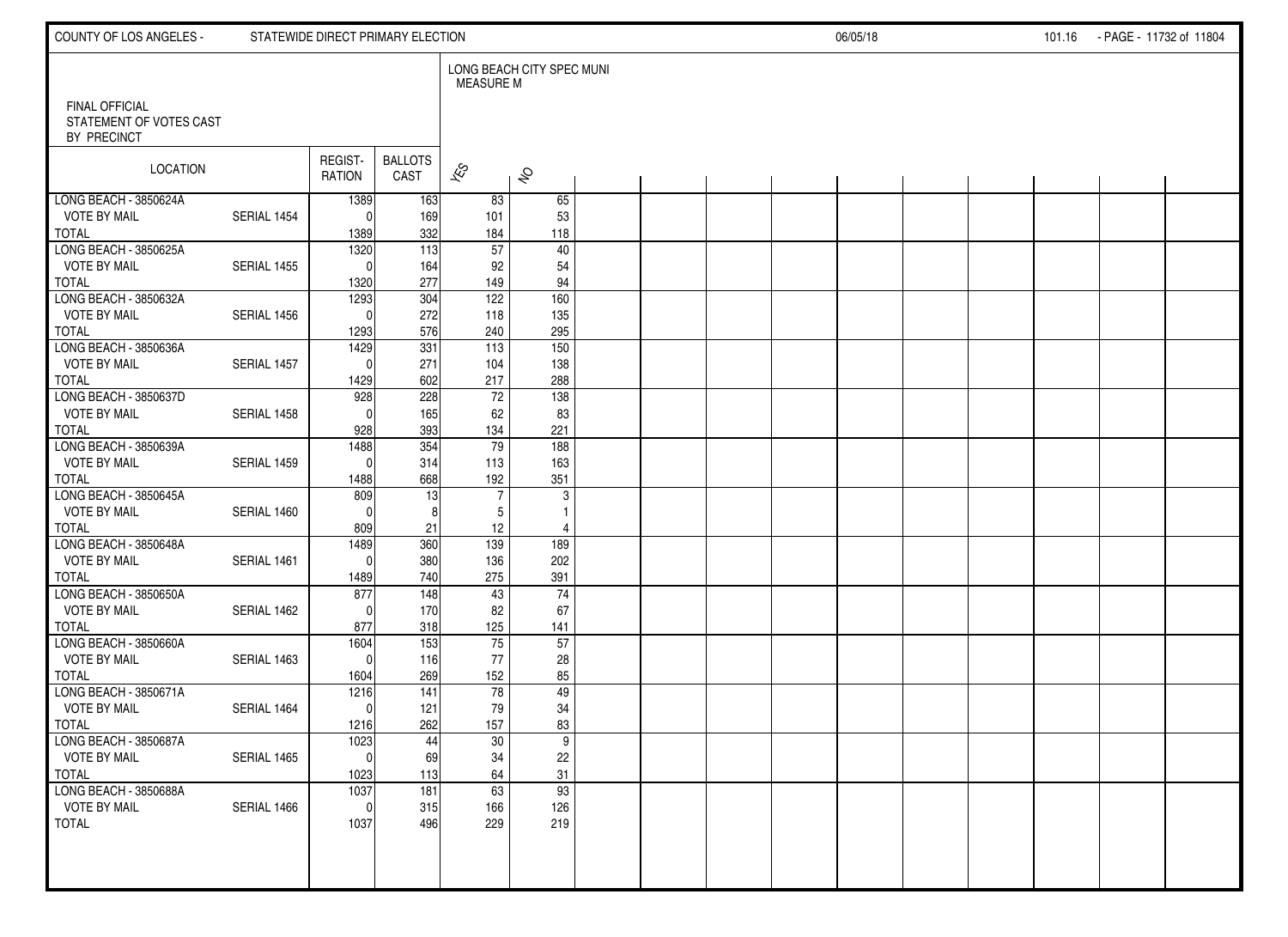| COUNTY OF LOS ANGELES -<br>STATEWIDE DIRECT PRIMARY ELECTION    |             |                          |                              |                             |                 |                           |  |  |  | 06/05/18<br>101.17 - PAGE - 11733 of 11804 |  |  |  |  |  |  |
|-----------------------------------------------------------------|-------------|--------------------------|------------------------------|-----------------------------|-----------------|---------------------------|--|--|--|--------------------------------------------|--|--|--|--|--|--|
| <b>FINAL OFFICIAL</b><br>STATEMENT OF VOTES CAST<br>BY PRECINCT |             |                          |                              | <b>MEASURE M</b>            |                 | LONG BEACH CITY SPEC MUNI |  |  |  |                                            |  |  |  |  |  |  |
| LOCATION                                                        |             | REGIST-<br><b>RATION</b> | <b>BALLOTS</b><br>CAST       | $\mathscr{E}_{\mathcal{S}}$ |                 | $\hat{\mathcal{S}}$       |  |  |  |                                            |  |  |  |  |  |  |
| LONG BEACH - 3850701A<br><b>VOTE BY MAIL</b><br><b>TOTAL</b>    | SERIAL 1467 | 900<br>$\Omega$<br>900   | 89<br>96<br>185              |                             | 53<br>50<br>103 | 23<br>31<br>54            |  |  |  |                                            |  |  |  |  |  |  |
| LONG BEACH - 3850702A<br><b>VOTE BY MAIL</b><br><b>TOTAL</b>    | SERIAL 1468 | 1210<br>1210             | $\overline{77}$<br>69<br>146 |                             | 46<br>37<br>83  | 24<br>26<br>50            |  |  |  |                                            |  |  |  |  |  |  |
|                                                                 |             |                          |                              |                             |                 |                           |  |  |  |                                            |  |  |  |  |  |  |
|                                                                 |             |                          |                              |                             |                 |                           |  |  |  |                                            |  |  |  |  |  |  |